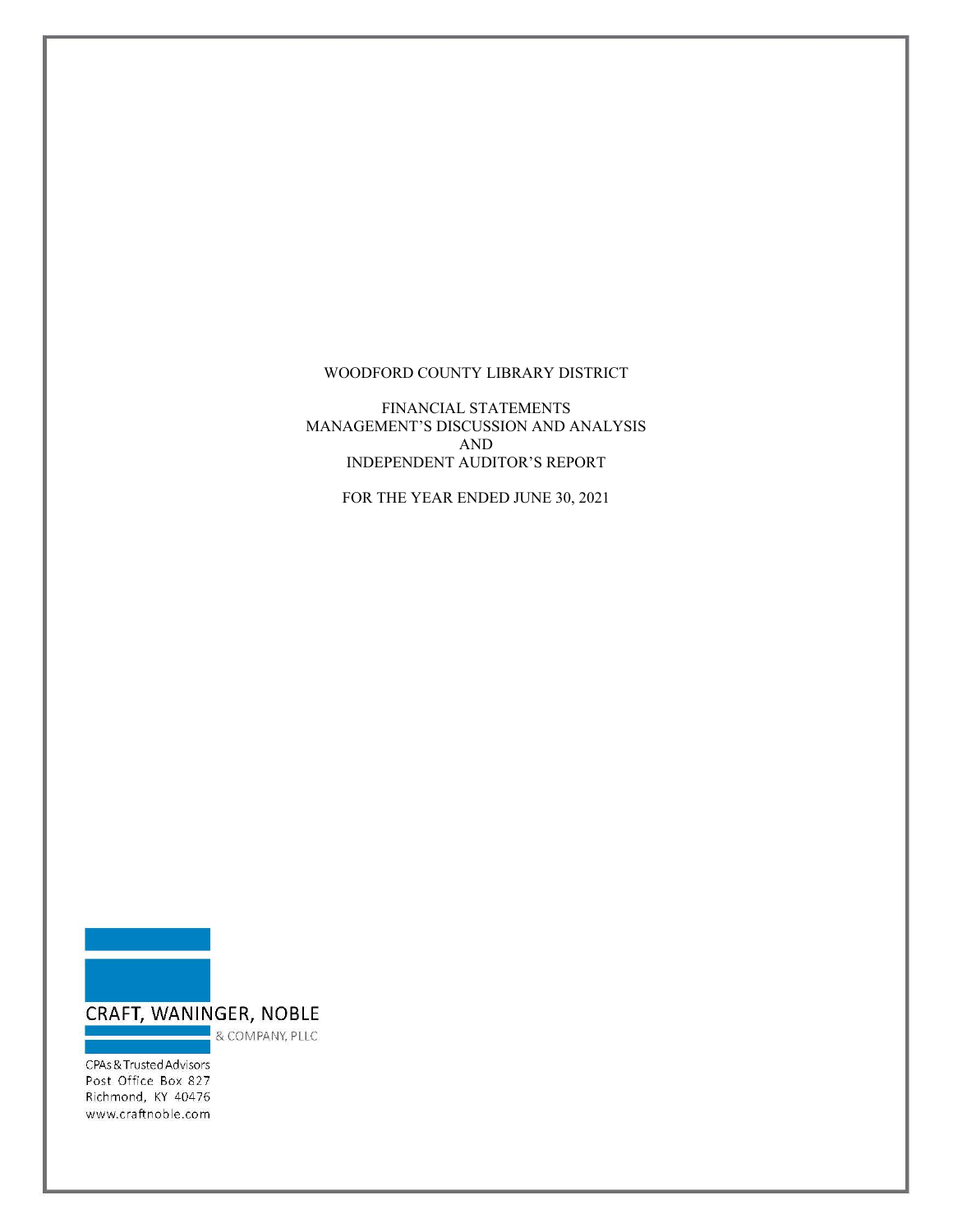## TABLE OF CONTENTS

| <b>INDEPENDENT AUDITOR'S REPORT</b>                                                                                                                                                                                      | $1 - 2$   |
|--------------------------------------------------------------------------------------------------------------------------------------------------------------------------------------------------------------------------|-----------|
| Management's Discussion and Analysis                                                                                                                                                                                     | $3 - 5$   |
| <b>Statement of Net Position</b>                                                                                                                                                                                         | 6         |
| Statement of Activities                                                                                                                                                                                                  | 7         |
| Balance Sheet - Governmental Fund                                                                                                                                                                                        | 8         |
| Statement of Revenues, Expenditures and Changes in<br>Fund Balance - Governmental Fund                                                                                                                                   | 9         |
| Reconciliation of the Statement of Revenues, Expenditures and Changes in<br>Fund Balance of Governmental Fund to the Statement of Activities                                                                             | 10        |
| Notes to Financial Statements                                                                                                                                                                                            | $11 - 22$ |
| Independent Auditor's Report on Internal Control Over Financial Reporting<br>and on Compliance and Other Matters Based on an Audit of Financial<br>Statements Performed in Accordance with Government Auditing Standards | $23 - 24$ |
| Schedule of Findings and Responses                                                                                                                                                                                       | 25        |
| SUPPLEMENTARY INFORMATION                                                                                                                                                                                                |           |
| Statement of Revenues, Expenditures and Changes in<br>Fund Balance - Budget and Actual                                                                                                                                   | 26        |
| Schedule of Proportionate Share of the Net Pension Liability                                                                                                                                                             | 27        |
| Schedule of Pension Contributions                                                                                                                                                                                        | 28        |
| Schedule of Changes in Benefits and Assumptions-Pension                                                                                                                                                                  | 29        |
| Schedule of Proportionate Share of the Net OPEB Liability                                                                                                                                                                | 30        |
| Schedule of OPEB Contributions                                                                                                                                                                                           | 31        |
| Schedule of Changes in Benefits and Assumptions-OPEB                                                                                                                                                                     | 32        |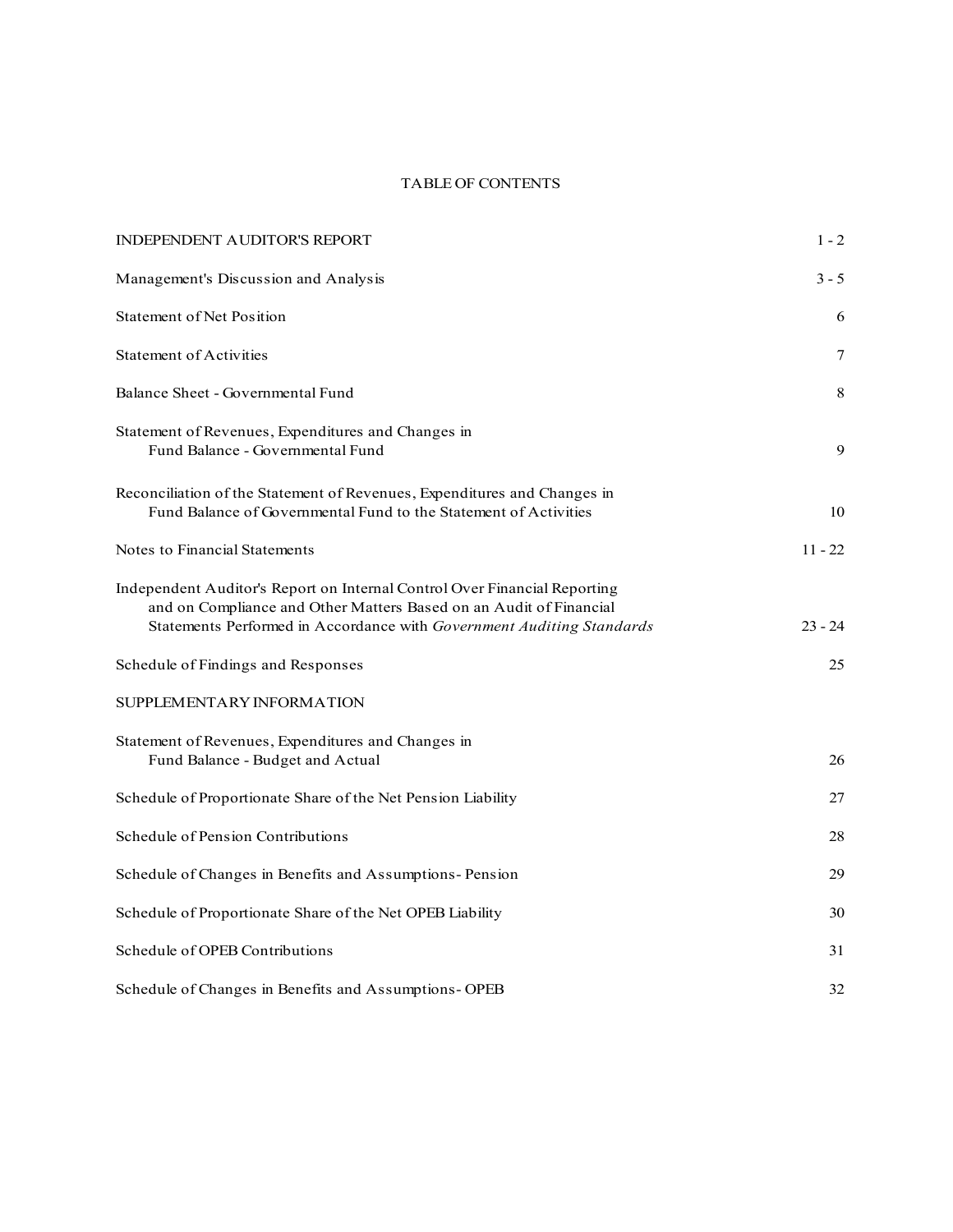#### INDEPENDENT AUDITOR'S REPORT

To the Board of Trustees of the Woodford County Library District

#### **Report on the Financial Statements**

We have audited the accompanying financial statements of the governmental activities of the Woodford County Library District, as of and for the year ended June 30, 2021, and the related notes to the financial statements, which collectively comprise the Library's basic financial statements as listed in the table of contents.

#### *Management's Responsibility for the Financial Statements*

Management is responsible for the preparation and fair presentation of these financial statements in accordance with accounting principles generally accepted in the United States of America; this includes the design, implementation, and maintenance of internal control relevant to the preparation and fair presentation of financial statements that are free from material misstatement, whether due to fraud or error.

#### *Auditor's Responsibility*

Our responsibility is to express an opinion on these financial statements based on our audit. We conducted our audit in accordance with auditing standards generally accepted in the United States of America and the standards applicable to financial audits contained in *Government Auditing Standards,* issued by the Comptroller General of the United States. Those standards require that we plan and perform the audit to obtain reasonable assurance about whether the financial statements are free from material misstatement.

An audit involves performing procedures to obtain audit evidence about the amounts and disclosures in the financial statements. The procedures selected depend on the auditor's judgment, including the assessment of the risks of material misstatement of the financial statements, whether due to fraud or error. In making those risk assessments, the auditor considers internal control relevant to the entity's preparation and fair presentation of the financial statements in order to design audit procedures that are appropriate in the circumstances, but not for the purpose of expressing an opinion on the effectiveness of the entity's internal control. Accordingly, we express no such opinion. An audit also includes evaluating the appropriateness of accounting policies used and the reasonableness of significant accounting estimates made by management, as well as evaluating the overall presentation of the financial statements.

We believe that the audit evidence we have obtained is sufficient and appropriate to provide a basis for our audit opinion.

#### *Opinion*



In our opinion, the financial statements referred to above present fairly, in all material respects, the respective financial position of the governmental activities of the Woodford County Library District, as of June 30, 2021, and the respective changes in financial position thereof for the year then ended in accordance with accounting principles generally accepted in the United States of America.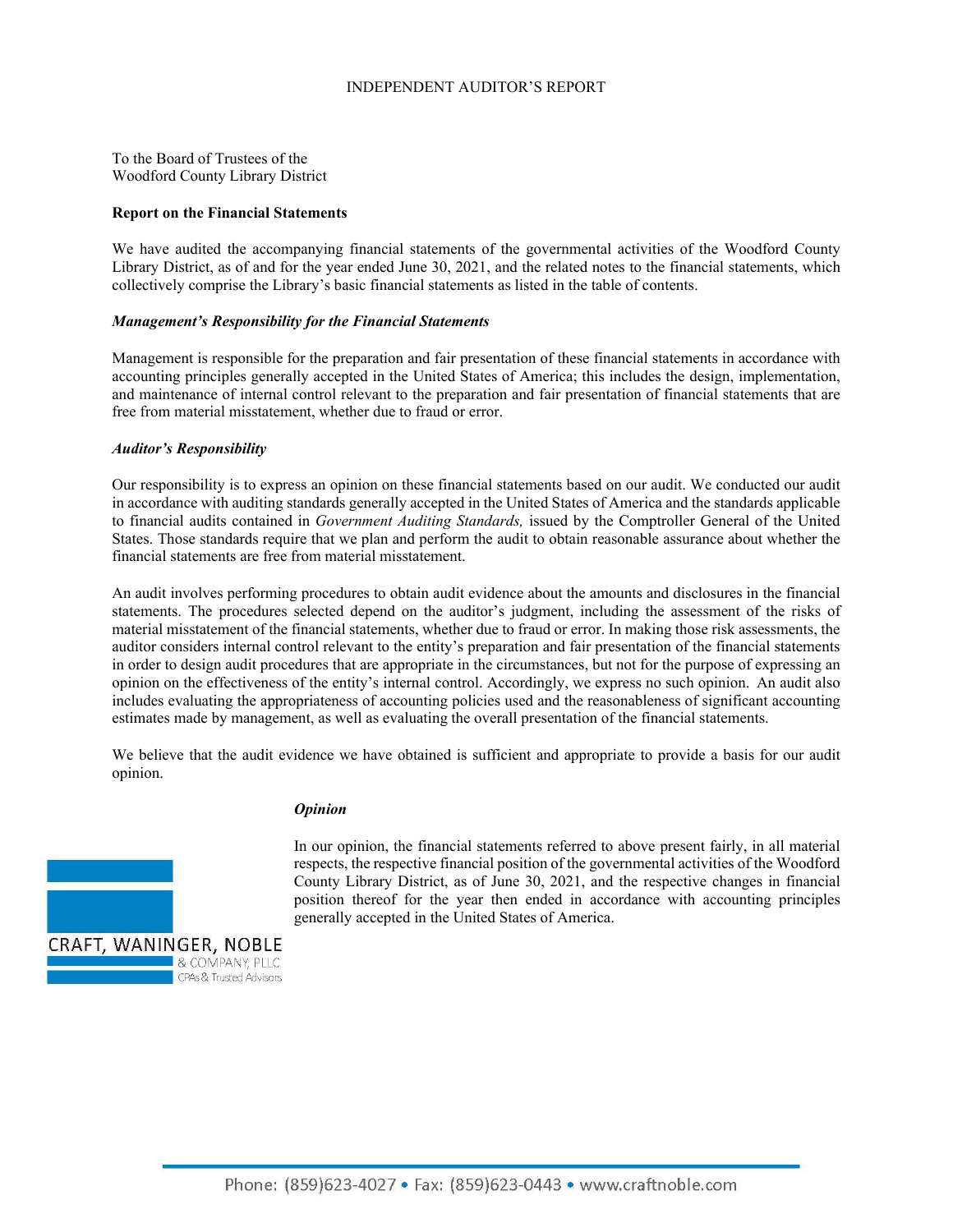#### *Other Matters*

#### *Required Supplementary Information*

Accounting principles generally accepted in the United States of America require that the management's discussion and analysis, budgetary comparison information, schedule of proportionate share of the net pension liability, the schedule of pension contributions, the schedule of changes in benefits and assumptions- pension, schedule of proportionate share of the net OPEB liability, the schedule of OPEB contributions, and the schedule of changes in benefits and assumptions- OPEB on pages 3 through 5, and pages 25 through 32 be presented to supplement the basic financial statements. Such information, although not a part of the basic financial statements, is required by the Governmental Accounting Standards Board who considers it to be an essential part of financial reporting for placing the basic financial statements in an appropriate operational, economic, or historical context. We have applied certain limited procedures to the required supplementary information in accordance with auditing standards generally accepted in the United States of America, which consisted of inquiries of management about the methods of preparing the information and comparing the information for consistency with management's responses to our inquiries, the basic financial statements, and other knowledge we obtained during our audit of the basic financial statements. We do not express an opinion or provide any assurance on the information because the limited procedures do not provide us with sufficient evidence to express an opinion or provide any assurance.

#### **Other Reporting Required by** *Government Auditing Standards*

In accordance with *Government Auditing Standards*, we have also issued our report dated December 3, 2021 on our consideration of the Woodford County Library District's internal control over financial reporting and on our tests of its compliance with certain provisions of laws, regulations, contracts, and grant agreements and other matters. The purpose of that report is to describe the scope of our testing of internal control over financial reporting and compliance and the results of that testing, and not to provide an opinion on internal control over financial reporting or on compliance. That report is an integral part of an audit performed in accordance with *Government Auditing Standards* in considering Woodford County Library District's internal control over financial reporting and compliance.

# *Craft, Waninger, Noble & Company, PLLC*

Craft, Waninger, Noble & Company, PLLC Richmond, Kentucky December 3, 2021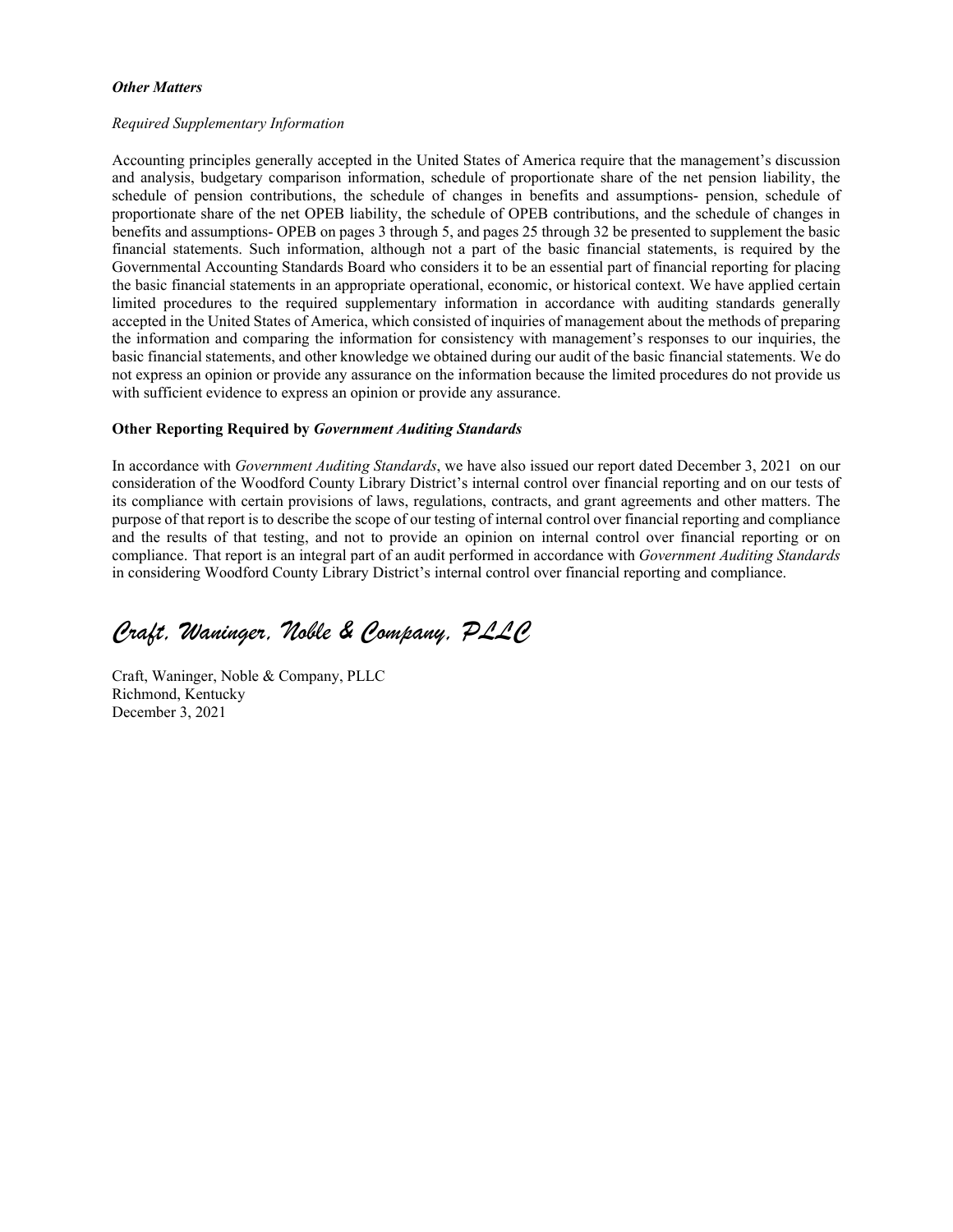#### **Woodford County Library District Management's Discussion and Analysis**

*The Woodford County Library District's management offers readers of the financial statements this narrative overview and analysis of the financial activities of the library for the fiscal year ended June 30, 2021. Please read this MD&A in conjunction with the Library's Financial Statements, which follow.* 

### **Financial Highlights**

- *I. The Library spent approximately 9.18% of its tax revenues on Library Materials.*
- *II. The Library's income from property tax increased 3.12% from the previous fiscal year.*
- *III. The Library continues to spend on improved computer equipment, facilities, and programming services. The Library is currently in the midst of a renovation/expansion project of the library facility located in Versailles, KY.*

#### **Overview of the Financial Statements**

This annual report includes this management's discussion and analysis report, the independent auditor's report and the basic financial statements of the Library. The financial statements also include notes that explain in more detail some of the information in the financial statements.

#### **Required Financial Statements**

The government-wide financial statements provide both long-term and short-term information about the Library's overall financial status. The fund financial statements focus on the current operational activity of the Library, reporting the Library's operations in more detail than the government-wide statements. Both perspectives (government-wide and fund) allow the user to address relevant questions, broaden the basis of comparison (year to year or government to government) and enhance the Library's accountability.

#### **Government-Wide Statements**

The government-wide statements report information about the Library as a whole using accounting methods similar to those used by private-sector companies. One of the most important questions asked about the Library's finances is "Is the Library as a whole better off or worse off as a result of the year's activities?" The Statement of Net Position and the Statement of Activities report information about the Library's activities in a way that will help answer this question. These statements include all assets and liabilities using the accrual basis of accounting. All of the current year's revenues and expenses are taken into account regardless of when cash is received or paid.

These two statements report the net position of the Library and the changes in them. One can think of the Library's net position – the difference between assets and liabilities – as a way to measure the Library's financial position. Over time, increases or decreases in the Library's net position are one indicator of whether the Library is doing better or worse financially. However, one will need to consider other non-financial factors such as changes in economic conditions, population growth and new or changed government legislation.

#### **Fund Financial Statements**

Traditional users of government financial statements will find the fund financial statement presentation more familiar. The focus is now on the Library's funds. The fund financial statements provide more information about the Library's funds and current year detail operations and not the Library as a whole.

The Library's fund statement encompasses the activity of the general fund. The general fund is the primary and only operating fund of the Library. It accounts for financial resources used for general types of operations. This statement offers a short-term view of the current year.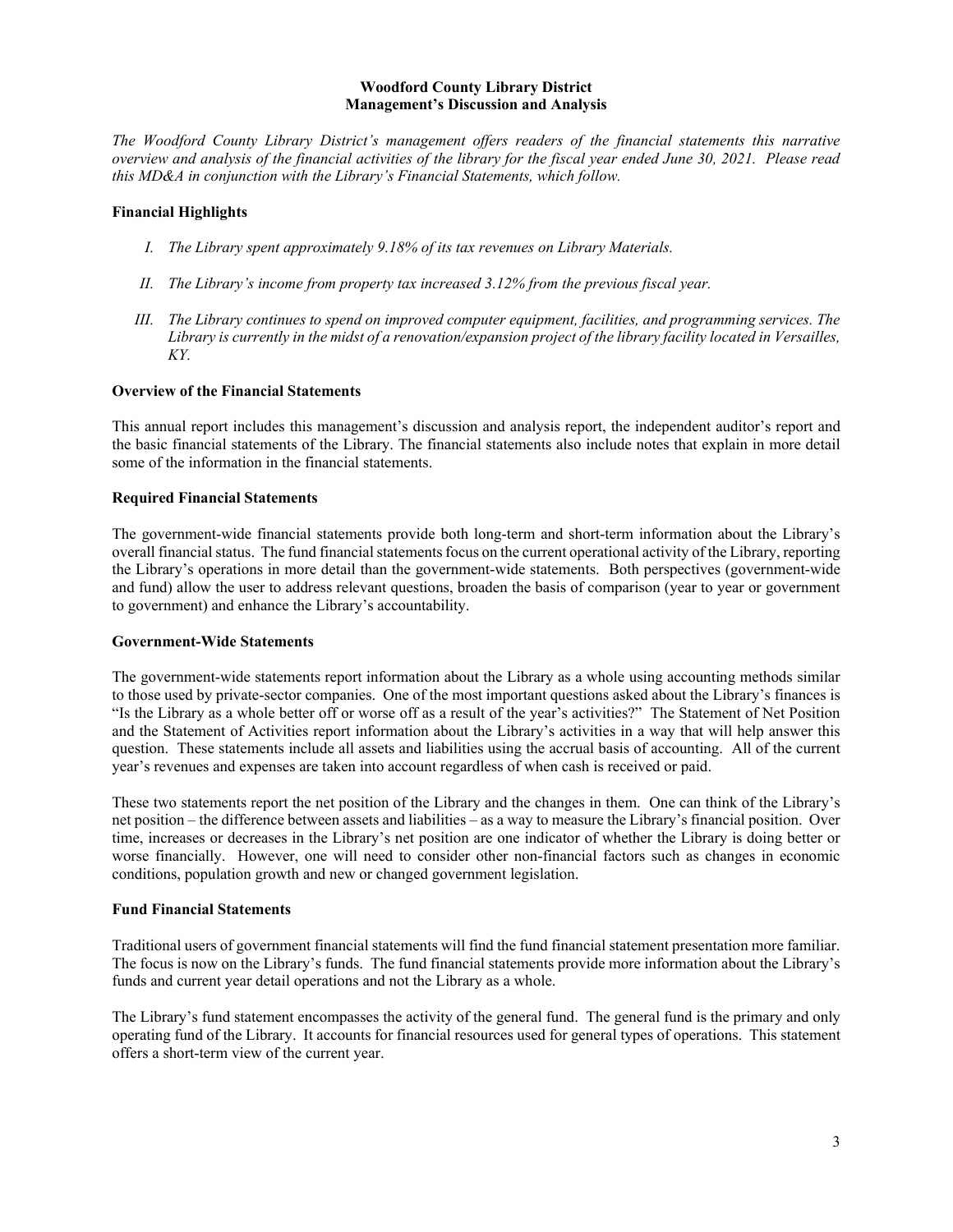#### **Financial Analysis of the Library as a Whole**

Below is an analysis of the comparative statement of net position for the years ending June 30, 2021 and 2020:

|                                                     | June 30, 2021 |           |               |           | June 30, 2020 |               |               | Variance    |  |  |
|-----------------------------------------------------|---------------|-----------|---------------|-----------|---------------|---------------|---------------|-------------|--|--|
| Capital assets, net of depreciation                 | $\mathbb{S}$  | 6,380,249 |               |           |               | 5,929,457     | \$<br>450,792 |             |  |  |
| Other assets                                        | 4,665,082     |           |               | 1,629,429 |               |               | 3,035,653     |             |  |  |
| Deferred outflows                                   |               |           | 531,966       | 490,430   |               |               | 41,536        |             |  |  |
| Long-term liabilities                               |               | 5,202,925 |               |           |               | 1,812,290     |               | 3,390,635   |  |  |
| Current liabilities                                 |               |           | 89,943        |           |               | 27,786        |               | 62,157      |  |  |
| Deferred inflows                                    |               |           | 141,975       |           |               | 218,815       |               | (76, 840)   |  |  |
| Invested in fixed assets                            |               | 3,234,706 |               |           |               | 5,929,457     |               | (2,694,751) |  |  |
| Unrestricted net position                           |               | 2,907,748 |               |           |               | 60,968        |               | 2,846,780   |  |  |
| Revenue and Expense Comparison for the years ended: |               |           |               |           |               |               |               |             |  |  |
|                                                     |               |           | June 30, 2021 |           |               | June 30, 2020 |               | Variance    |  |  |
| Taxing district revenues                            |               | \$        | 1,786,162     |           | \$            | 1,732,148     | \$            | 54,014      |  |  |
| Grant revenues                                      |               |           | 3,000         |           |               | 16,336        |               | (13, 336)   |  |  |
| Investment income                                   |               |           | 9,370         |           |               | 23,678        |               | (14,308)    |  |  |
| Public support                                      |               |           | 10,115        |           |               | 8,348         |               | 1,767       |  |  |
| Other revenues                                      |               |           | 12,162        |           |               | 41,378        |               | (29,216)    |  |  |
| Total revenues                                      |               |           | 1,820,809     |           |               | 1,821,888     |               | (1,079)     |  |  |
| Personnel expenses                                  |               |           | 999,552       |           |               | 1,136,605     |               | (137,053)   |  |  |
| Library materials                                   |               |           | 164,013       |           |               | 178,431       |               | (14, 418)   |  |  |
| General maintenance                                 |               |           | 42,653        |           |               | 29,670        |               | 12,983      |  |  |
| Telecommunication                                   |               |           | 24,816        |           |               | 21,894        |               | 2,922       |  |  |
| Postage                                             |               |           | 3,525         |           |               | 4,357         |               | (832)       |  |  |
| Utilities                                           |               |           | 43,312        |           |               | 54,114        |               | (10, 802)   |  |  |
| Building repair and maintenance                     |               |           | 26,586        |           |               | 43,715        |               | (17, 129)   |  |  |
| Other operating expenses                            |               |           | 125           |           |               | 445           |               | (320)       |  |  |
| Bookmobile operations                               |               |           | 3,968         |           |               | 6,821         |               | (2,853)     |  |  |
| Computer expenses                                   |               |           | 74,903        |           |               | 73,502        |               | 1,401       |  |  |
| Insurance                                           |               |           | 16,954        |           |               | 17,734        |               | (780)       |  |  |
| Continuing education                                |               |           | 747           |           |               | 5,068         |               | (4,321)     |  |  |
| Public relations, dues                              |               |           | 25,047        |           |               | 30,176        |               | (5, 129)    |  |  |
| Professional services                               |               |           | 16,577        |           |               | 17,132        |               | (555)       |  |  |
| Programming                                         |               |           | 13,782        |           |               | 16,686        |               | (2,904)     |  |  |
| Bond issuance costs                                 |               |           | 51,660        |           |               |               |               | 51,660      |  |  |
| Interest                                            |               |           | 11,974        |           |               |               |               | 11,974      |  |  |
| Collection adjustment                               |               |           | (45, 346)     |           |               | (75,106)      |               | 29,760      |  |  |
| Depreciation                                        |               |           | 193,930       |           |               | 194,511       |               | (581)       |  |  |
| Total expenditures                                  |               |           | 1,668,778     |           |               | 1,755,755     |               | (86,977)    |  |  |
| Change in net position                              |               | \$        | 152,031       |           | \$            | 66,133        | \$            | 85,898      |  |  |
|                                                     |               |           |               |           |               |               |               |             |  |  |

The Library's main source of revenue is property tax, which is approximately 98.10% of the Library's total revenue. Other income sources included grants, donations, state aid, and fines and fees. The personnel expense represents 59.90% of total operating expenditures – slightly below the state average of 65.27%. Expenses related to the amortization of the CERS pension and OPEB expenses were \$184,030 for the year.

#### **Capital Asset Activity**

Capital asset activity included a renovation/expansion project that will create a local history room to hold historical papers and books currently housed at the Woodford County Historical Society. The expansion project will also dramatically increase the library's programming space. Financing to proceed on the project was secured in April 2021 and the Library broke ground on the project soon thereafter. Projected completion of the renovation/expansion project is Spring 2022. 4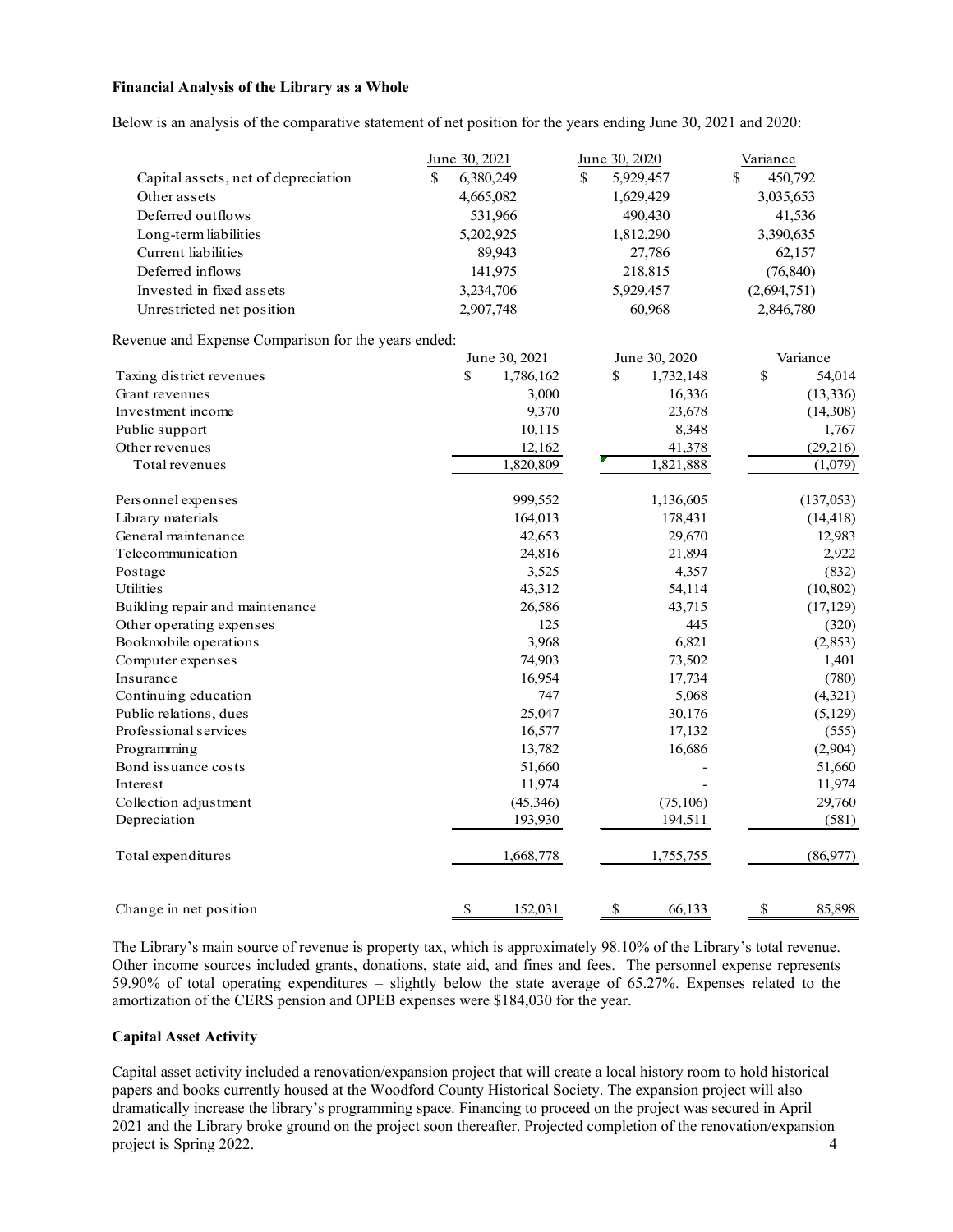#### **Budget Highlights**

The Library adopts an annual budget at the May Board meeting after it has been presented in April for discussion. The budget is done through a cooperative team of Board members and staff members plus the Bookkeeper. Several meetings are held prior to the April Board meeting, and goals for the next year are established by the staff and possible expenditures related to those goals are identified. The Operating Budget includes proposed expenses and the means of financing them. The Library's operating budget is amended during the year if unusual events occur. A current Fiscal Year budget comparison for the current month and year to date is presented to management and the Board of Trustees as interim financial statements; however, they are not reported on, nor shown, on the financial statements section of this report. A procurement code, based on the KY Model Procurement Code has been established by the Board to give direction to larger spending amounts.

The Library has operated on a zero-balance budget so that at the end of the fiscal year each budget category reverts back to the new balance for the new year. Each year the library staff has worked diligently to keep the overall budget in line with the projected budget. Some categories may be over but in general the overall amounts are taken to the Board of Trustees for approval before the purchase is made. A summarized comparison of budget highlights is listed below:

|                                 | Budget Comparison for $2021 - 2020$ |                 |     |               |           |  |                   |
|---------------------------------|-------------------------------------|-----------------|-----|---------------|-----------|--|-------------------|
|                                 |                                     | <b>Budgeted</b> |     | Actual Amount |           |  | <b>Difference</b> |
| Net revenues                    | <sup>\$</sup>                       | 1,773,874       | \$. |               | 1,820,809 |  | \$<br>46,935      |
| Personnel expenses              |                                     | 1,068,866       |     |               | 824,249   |  | 244,617           |
| Library materials               |                                     | 182,000         |     |               | 164,013   |  | 17,987            |
| General maintenance             |                                     | 40,000          |     |               | 42,653    |  | (2,653)           |
| Telecommunication               |                                     | 17,000          |     |               | 24,816    |  | (7,816)           |
| Postage                         |                                     | 5,000           |     |               | 3,525     |  | 1,475             |
| Utilities                       |                                     | 63,000          |     |               | 43,312    |  | 19,688            |
| Building repair and maintenance |                                     | 50,000          |     |               | 26,586    |  | 23,414            |
| Other operating expenses        |                                     | 2,500           |     |               | 125       |  | 2,375             |
| Bookmobile operations           |                                     | 6,300           |     |               | 3,968     |  | 2,332             |
| Computer expenses               |                                     | 90,000          |     |               | 74,903    |  | 15,097            |
| Insurance                       |                                     | 17,500          |     |               | 16,954    |  | 546               |
| Continuing education            |                                     | 4,000           |     |               | 747       |  | 3,253             |
| Public relations, dues          |                                     | 34,000          |     |               | 25,047    |  | 8,953             |
| Professional services           |                                     | 18,000          |     |               | 16,577    |  | 1,423             |
| Programming                     |                                     | 25,000          |     |               | 13,782    |  | 11,218            |
| Bond issuance costs             |                                     |                 |     |               | 51,660    |  | (51,660)          |
| Capital outlay                  |                                     | 150,708         |     |               | 599,377   |  | (448, 669)        |
| Proceeds from Long-Term Debt    |                                     |                 |     |               | 3,060,000 |  | (3,060,000)       |
| Premium on bond issuance        |                                     |                 |     |               | 86,141    |  | (86, 141)         |
|                                 |                                     |                 |     |               | 3,034,656 |  | (3,257,626)       |

#### **Economic Factors and Next Year's Budget**

The Library considered many factors when setting the fiscal year 2021 budget. One of the factors was the local economy and anticipated tax revenue to be expected from the property tax. This is the Library's main source of revenue. The Library's operating expense increases and future capital expansion plans are dependent upon growth in tax revenue.

#### **Contacting the Library Management**

The financial report is designed to provide the citizens of Woodford County with a general overview of the Library's finances and to demonstrate the Library's accountability of the money it receives. If you have questions about this report or need additional financial information, do not hesitate to contact the Director, Karen Kasacavage or the Treasurer, Patrick Hall.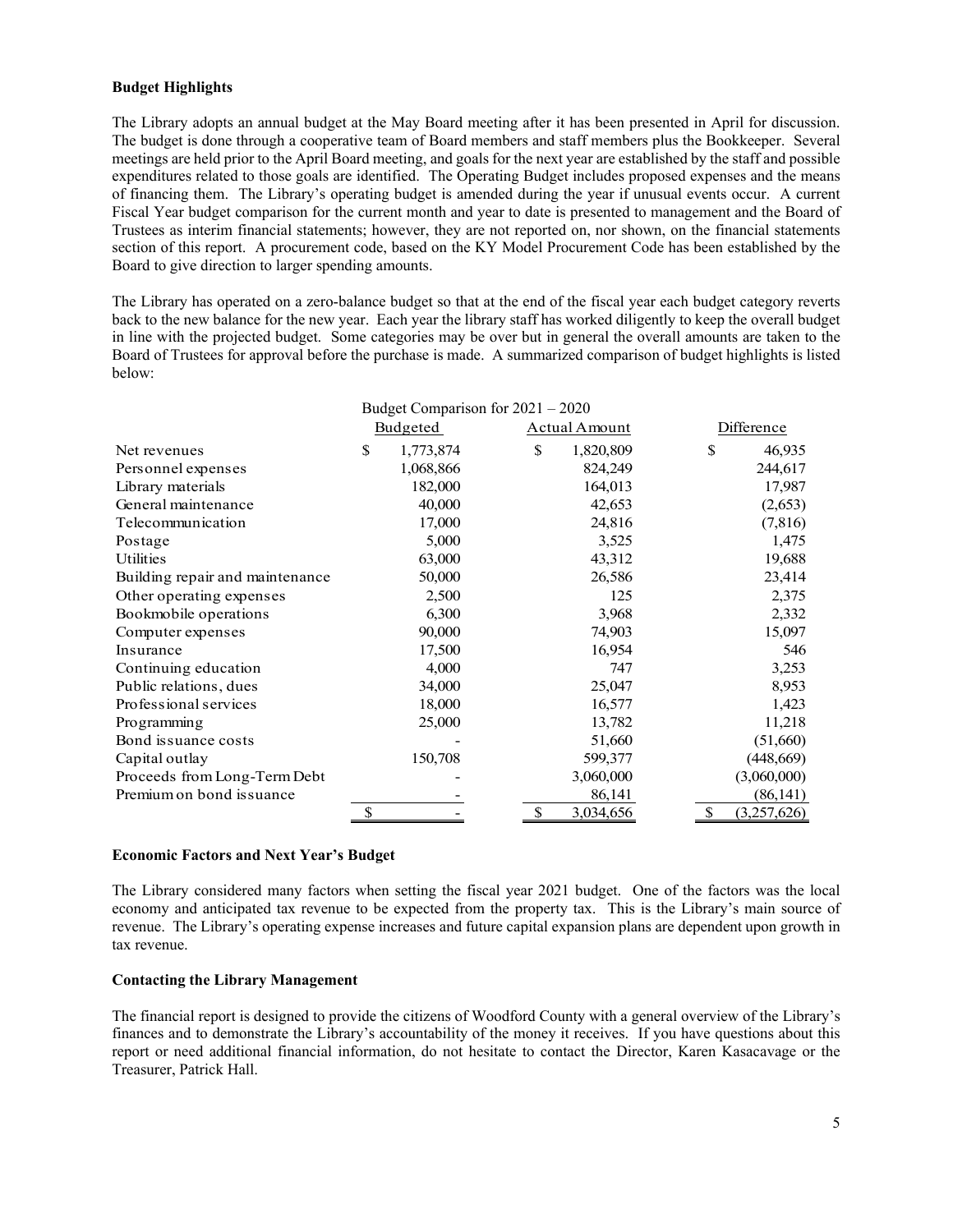## Woodford County Library District Statement of Net Position June 30, 2021

| Assets                                                             |                      |
|--------------------------------------------------------------------|----------------------|
| Cash and cash equivalents                                          | \$<br>1,991,796      |
| Restricted cash and cash equivalents                               | 2,641,603            |
| Accounts receivable                                                | 9,953                |
| Prepaid expenses                                                   | 21,730               |
| Fixed Assets:                                                      |                      |
| Depreciable buildings, property and equipment, net of depreciation | 4,109,084            |
| Construction in progress                                           | 913,964              |
| Nondepreciable assets including land and library collection        | 1,357,201            |
| <b>Total Fixed Assets</b>                                          | 6,380,249            |
| <b>Total Assets</b>                                                | 11,045,331           |
| Deferred Outflows of Resources:                                    |                      |
| Subsequent pension and OPEB contributions                          | 119,582              |
| Deferred outflows related to pensions                              | 203,669              |
| Deferred outflows related to OPEB                                  | 208,715              |
|                                                                    |                      |
| Total Deferred Outflows of Resources                               | 531,966              |
| Total Assets and Deferred Outflows of Resources                    | \$<br>11,577,297     |
| Liabilities:                                                       |                      |
| Accounts payable                                                   | \$<br>25,783         |
| Accrued interest payable                                           | 12,572               |
| Current portion of compensated absences                            | 3,000                |
| Current portion of long-term debt                                  | 45,000               |
| Current portion of bond premium                                    | 3,588                |
| Long-Term Obligations:                                             |                      |
| Compensated absences                                               | 18,049               |
| Long-term debt                                                     | 3,015,000            |
| Bond premium                                                       | 81,955               |
| Net pension liability<br>Net OPEB liability                        | 1,588,077            |
| <b>Total Liabilities</b>                                           | 499,844<br>5,292,868 |
|                                                                    |                      |
| Deferred Inflows of Resources:                                     |                      |
| Deferred inflows related to pensions                               | 36,415               |
| Deferred inflows related to OPEB                                   | 105,560              |
| <b>Total Deferred Inflows of Resources</b>                         | 141,975              |
| Net Position:                                                      |                      |
| Invested in fixed assets                                           | 3,234,706            |
| Unrestricted                                                       | 2,907,748            |
| <b>Total Net Position</b>                                          | 6, 142, 454          |
| Total Liabilities, Deferred Inflows of Resources, and Net Position | \$<br>11,577,297     |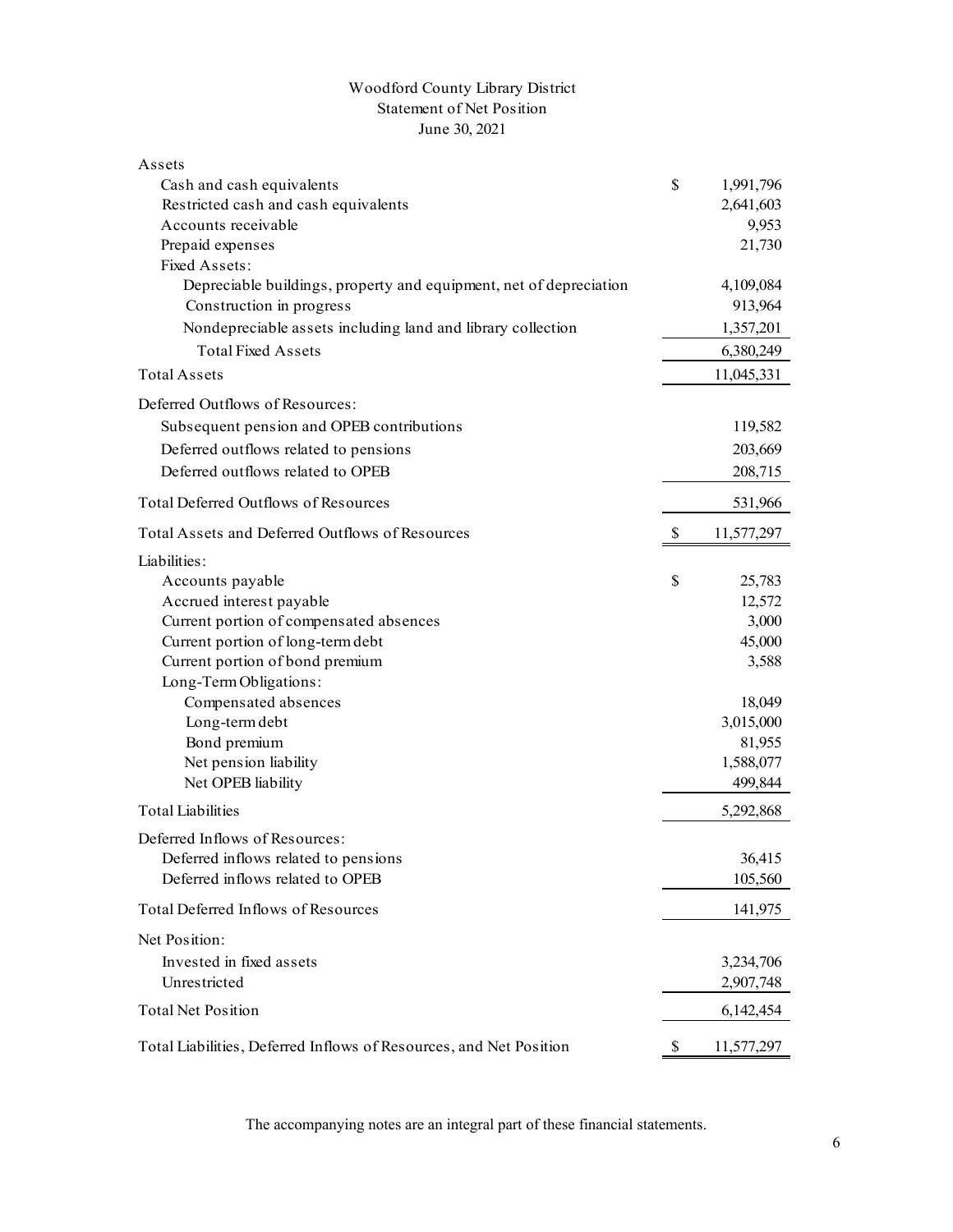## Woodford County Library District Statement of Activities For The Year Ended June 30, 2021

|                                             |             |                         |                                       | Net (Expense) Revenue<br>and Changes in Net<br>Position |
|---------------------------------------------|-------------|-------------------------|---------------------------------------|---------------------------------------------------------|
| Functions/Programs                          | Expenses    | Charges for<br>Services | Operating Grants and<br>Contributions | Primary Government                                      |
| Governmental activities<br>Library Services | (1,668,778) | 813                     | 13,115                                | (1,654,850)                                             |

| General Revenues:        |   |           |
|--------------------------|---|-----------|
| Taxing district revenues | S | 1,786,162 |
| Investment income        |   | 9,370     |
| Other income             |   | 11,349    |
| Total general revenues   |   | 1,806,881 |
| Change in net position   |   | 152,031   |
| Net position - beginning |   | 5,990,423 |
| Net position - ending    |   | 6,142,454 |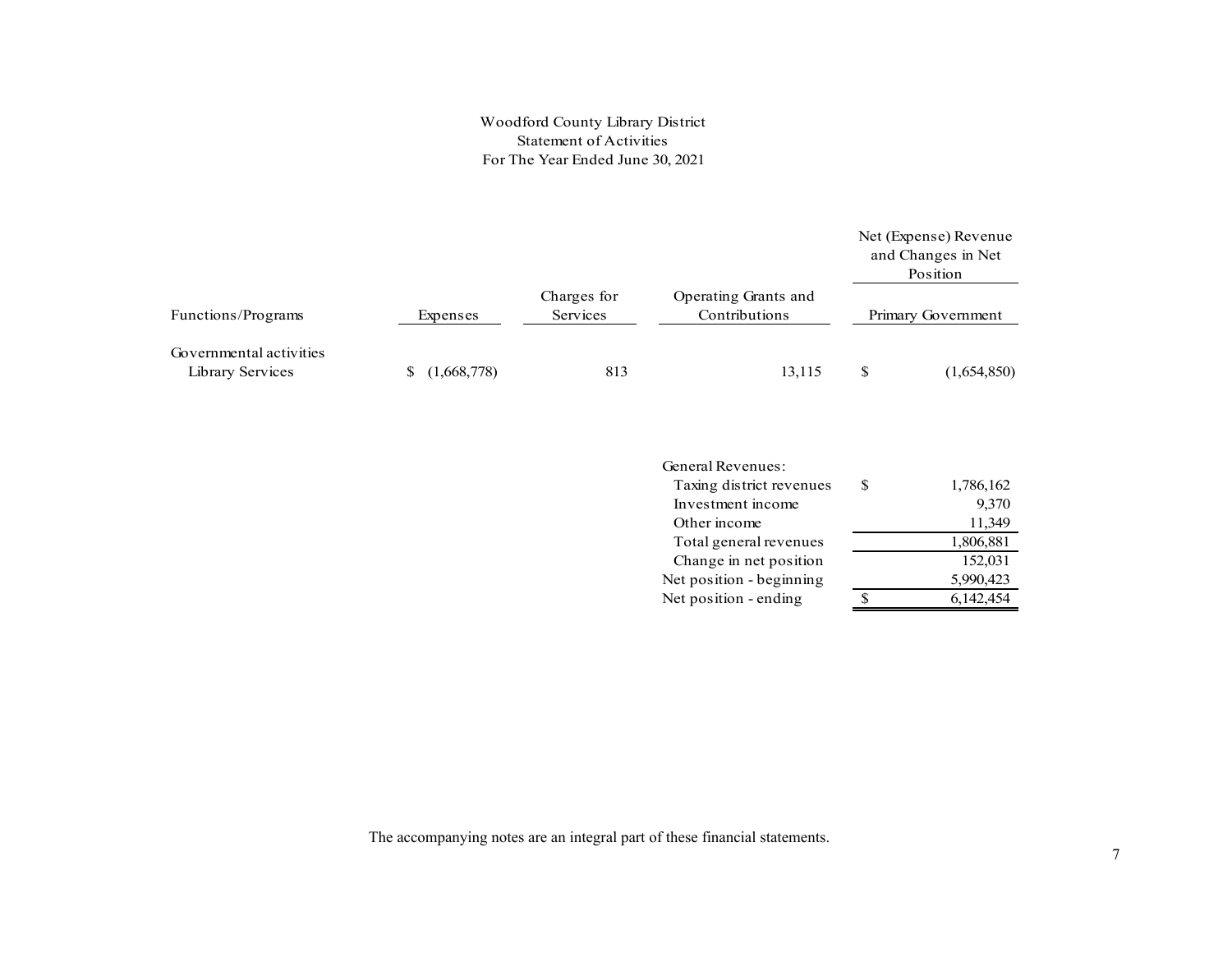## Woodford County Library District Balance Sheet Governmental Fund June 30, 2021

|                                                                                                                           |              | Governmental<br>Fund |
|---------------------------------------------------------------------------------------------------------------------------|--------------|----------------------|
| Assets                                                                                                                    |              |                      |
| Cash and cash equivalents                                                                                                 | \$           | 4,633,399            |
| Accounts receivable                                                                                                       |              | 9,953                |
| Prepaid expenses                                                                                                          |              | 21,730               |
| <b>Total Assets</b>                                                                                                       | $\mathbb{S}$ | 4,665,082            |
| Liabilities                                                                                                               |              |                      |
| Accounts payable                                                                                                          | \$           | 25,783               |
| Compensated absences                                                                                                      |              | 3,000                |
| <b>Total Liabilities</b>                                                                                                  | \$           | 28,783               |
| <b>Fund Balances</b>                                                                                                      |              |                      |
| Nonspendable                                                                                                              | \$           | 21,730               |
| Committed-Construction Fund                                                                                               |              | 2,641,603            |
| Unassigned                                                                                                                |              | 1,972,966            |
| <b>Total Fund Balances</b>                                                                                                | \$           | 4,636,299            |
| Amounts reported for governmental activities in the Statement of Net Position<br>are different because:                   |              |                      |
| Capital assets used in governmental activities are not financial resources and<br>therefore, are not reported in the fund | \$           | 6,380,249            |
| Deferred outflows, inflows, and net pension and OPEB liabilities related to                                               |              |                      |
| the implementation of GASB 68 and 75 which are not receivable or payable                                                  |              |                      |
| in the current period and therefore, not reported in the fund                                                             |              | (1,697,930)          |
| Certain liabilities (including bonds payable, bond premium and compensated                                                |              |                      |
| absences) are not due and payable in the current period and therefore, not                                                |              |                      |
| reported in the fund                                                                                                      |              | (3,176,164)          |
| Net position of governmental activities                                                                                   | \$           | 6,142,454            |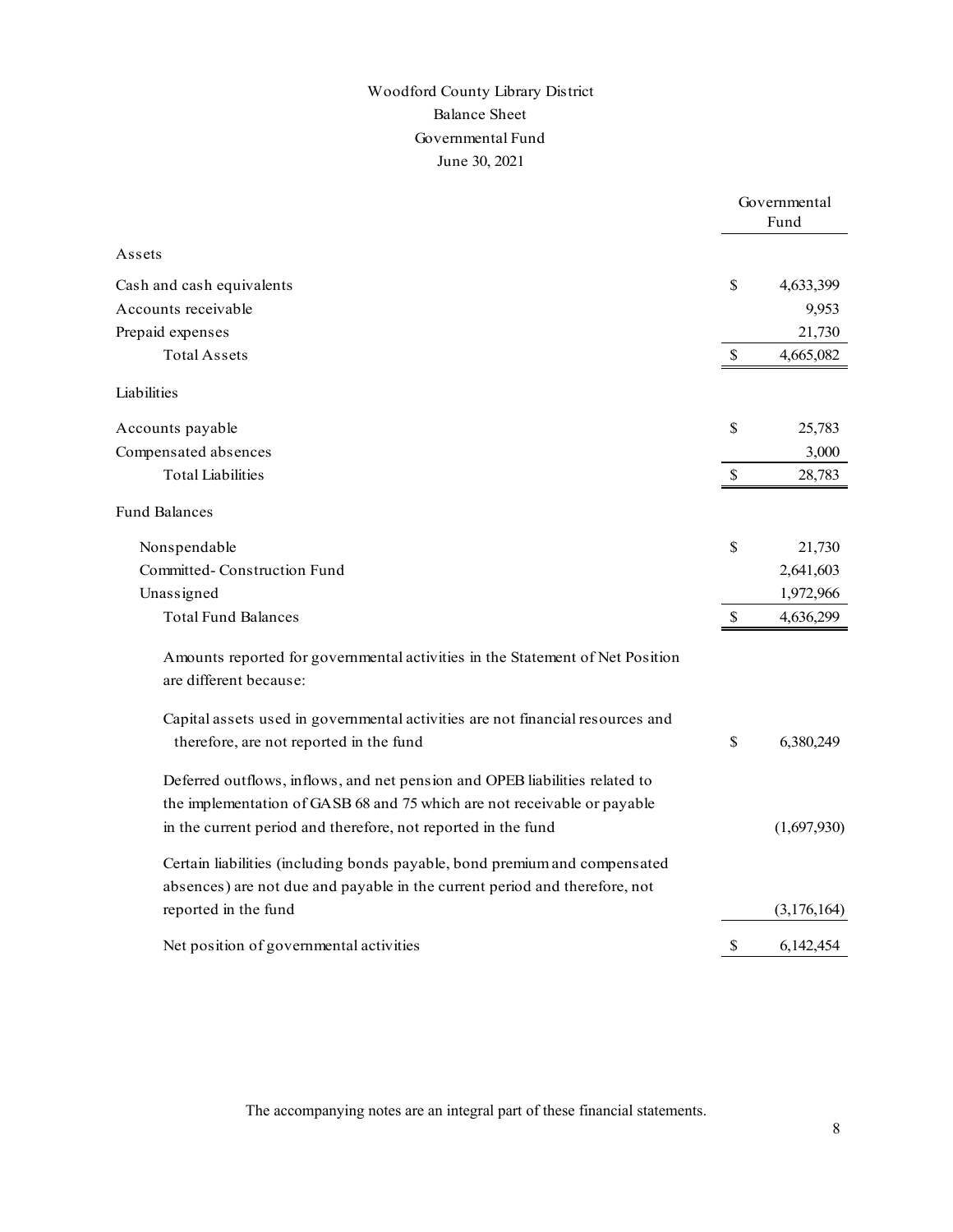## Woodford County Library District Statement of Revenues, Expenditures and Changes in Fund Balance Governmental Fund For The Year Ended June 30, 2021

|                                                   | Governmental<br>Fund                      |
|---------------------------------------------------|-------------------------------------------|
| Revenues                                          |                                           |
| Taxing district revenues                          | S.<br>1,786,162                           |
| Grant revenues                                    | 3,000                                     |
| Investment income                                 | 9,370                                     |
| Public support                                    | 10,115                                    |
| Other revenues                                    | 12,162                                    |
| <b>Total Revenues</b>                             | 1,820,809                                 |
| Expenditures                                      |                                           |
| Personnel expenses                                | 824,249                                   |
| Library materials                                 | 164,013                                   |
| General maintenance                               | 42,653                                    |
| Telecommunication                                 | 24,816                                    |
| Postage                                           | 3,525                                     |
| Utilities                                         | 43,312                                    |
| Building repair and maintenance                   | 26,586                                    |
| Other operating expenses                          | 125                                       |
| Bookmobile operations                             | 3,968                                     |
| Computer expenses                                 | 74,903                                    |
| Insurance                                         | 16,954                                    |
| Continuing education                              | 747                                       |
| Public relations, dues                            | 25,047                                    |
| Professional services                             | 16,577                                    |
| Programming                                       | 13,782                                    |
| Bond issuance costs                               | 51,660                                    |
| Total Current Expenditures                        | 1,332,917                                 |
| Operating capital outlays                         | 599,377                                   |
| <b>Total Expenditures</b>                         | 1,932,294                                 |
| Other financing sources                           |                                           |
| Proceeds from Long-Term Debt Issued               | 3,060,000                                 |
| Premium on bond issuance                          | 86,141                                    |
| Total other financing sources                     | 3,146,141                                 |
| Net change in fund balance                        | 3,034,656                                 |
|                                                   |                                           |
| Fund balance - beginning<br>Fund balance - ending | 1,601,643<br>\$<br>$\overline{4,636,299}$ |
|                                                   |                                           |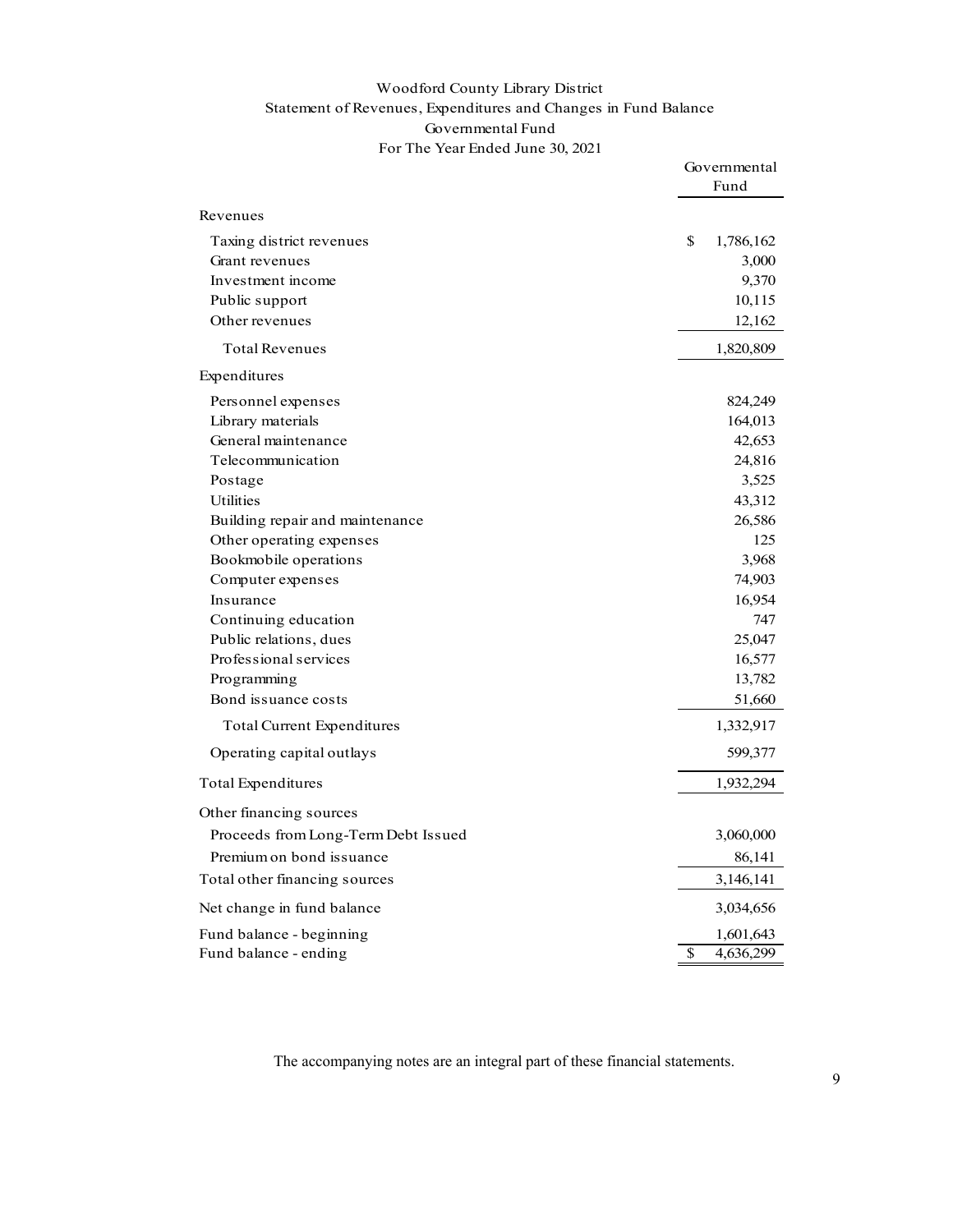## Woodford County Library District Reconciliation of the Statement of Revenues, Expenditures and Changes in Fund Balance of Governmental Fund to the Statement of Activities For The Year Ended June 30, 2021

| Reconciliation to the Statement of Activities:                                   |                 |
|----------------------------------------------------------------------------------|-----------------|
| Net Change in Fund Balance - Governmental Fund                                   | \$<br>3,034,656 |
| Government Funds report capital outlays as expenditures; however,                |                 |
| in the Statement of Activities the cost of those assets are allocated over       |                 |
| their useful lives and reported as depreciation expenses.                        |                 |
| Capital Outlay                                                                   | 599,377         |
| Depreciation Expense                                                             | (193, 930)      |
| Collection Adjustment                                                            | 45,346          |
| Governmental Funds report pension and OPEB related expenses of \$119,583         |                 |
| However, the Statement of Net Position reports pension and OPEB                  |                 |
| expenses calculated pursuant to GASB 68 and 75 of \$303,613.                     | (184,030)       |
| Proceeds from long-term debt issues is an other financing source in the          | (3,146,141)     |
| governmental funds but the receipt increases long-term liabilities in the        |                 |
| Statement of Net Position.                                                       |                 |
| Government Funds report expense as paid by the Organization; however, in the     |                 |
| Statement of Activities, expenses are reported as due based on a 60-day accrual. |                 |
| Accordingly, the Statement of Activities recorded more expenses than the fund    |                 |
| accounting due to accrued compensated absences and accured interest              | (3,247)         |
| Change in Net Position of Governmental Activities                                | 152,031         |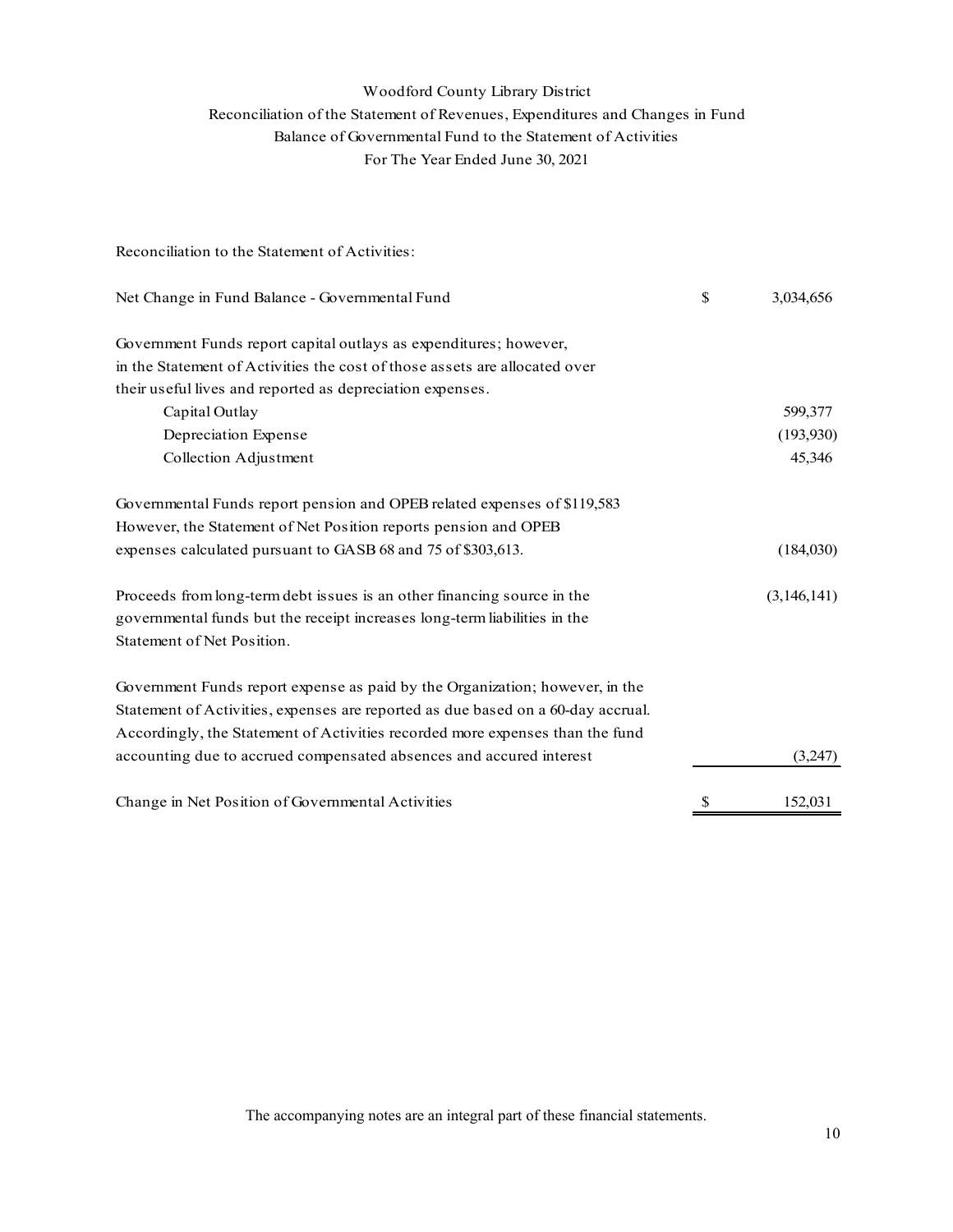#### NOTE 1 – SUMMARY OF SIGNIFICANT ACCOUNTING POLICIES

#### Reporting Entity

The Woodford County Library District was created in 1978 as a taxing district. This public library district was formed by the Woodford County Fiscal Court pursuant to K.R.S. 65.182 et. seq. and K.R.S. 173.450 et. seq. The public library district was created to provide all Woodford County residents with access to public library services, and to establish, equip, maintain and administer a countywide public library system. A countywide tax shall be collected for the public library district in the manner described in K.R.S. 65.182 and other applicable law. The affairs of the public library district shall be operated by a Board of Trustees as set forth by K.R.S. 173.450.

The Library opened at its present locations in 1904, and to preserve the historic location, underwent extensive renovations and expansion in 2006. To better serve the citizens of Woodford County a second branch was opened in Midway in 2009.

## Basis of Presentation

The financial statements of the Woodford County Library District have been prepared in conformity with generally accepted accounting principles as applied to government units. The Governmental Standards Board is the accepted standards-setting body for establishing governmental accounting and financial reporting principles.

Government-Wide Financial Statements – The Statement of Net Position and the Statement of Activities display information about the library's taxing district as a whole.

Fund Financial Statements – are organized into funds, each of which is considered separately. The library has only one such governmental fund that accounts for the daily operating activity of the library. A description of such fund is as follows:

 The General Fund is the primary and only operating fund of the library. It accounts for financial resources used for general types of operations. This is a budgeted fund and any unrestricted fund balances are considered as resources available for use.

#### Basis of Accounting

In the government-wide Statement of Net Position and the Statement of Activities, all activities are presented under the accrual basis of accounting. Under the accrual basis of accounting, revenues are recognized when earned and expenses are recorded when the liability is incurred or economic asset is used. Revenues, expenses, gains, losses, assets and liabilities resulting from exchange and exchange-like transactions are recognized when the exchange takes place.

In the fund financial statements, governmental funds are presented on the modified accrual basis of accounting. Revenues are recognized when they become measurable and available. Property taxes are recorded as revenue when collected and available to be remitted to the Library by county tax collection agencies. Expenditures are recognized when the related fund liability is incurred.

## Cash and Cash Equivalents

The Library considers all highly liquid debt instruments purchased with a maturity of three months or less to be cash equivalents.

#### Budgeting

The Organization follows the procedures established pursuant to Section 91A.030 of the Kentucky Statutes in establishing the budgetary data reflected in the financial statements. Budgets for the general fund are adopted on a basis consistent with United States generally accepted accounting principles.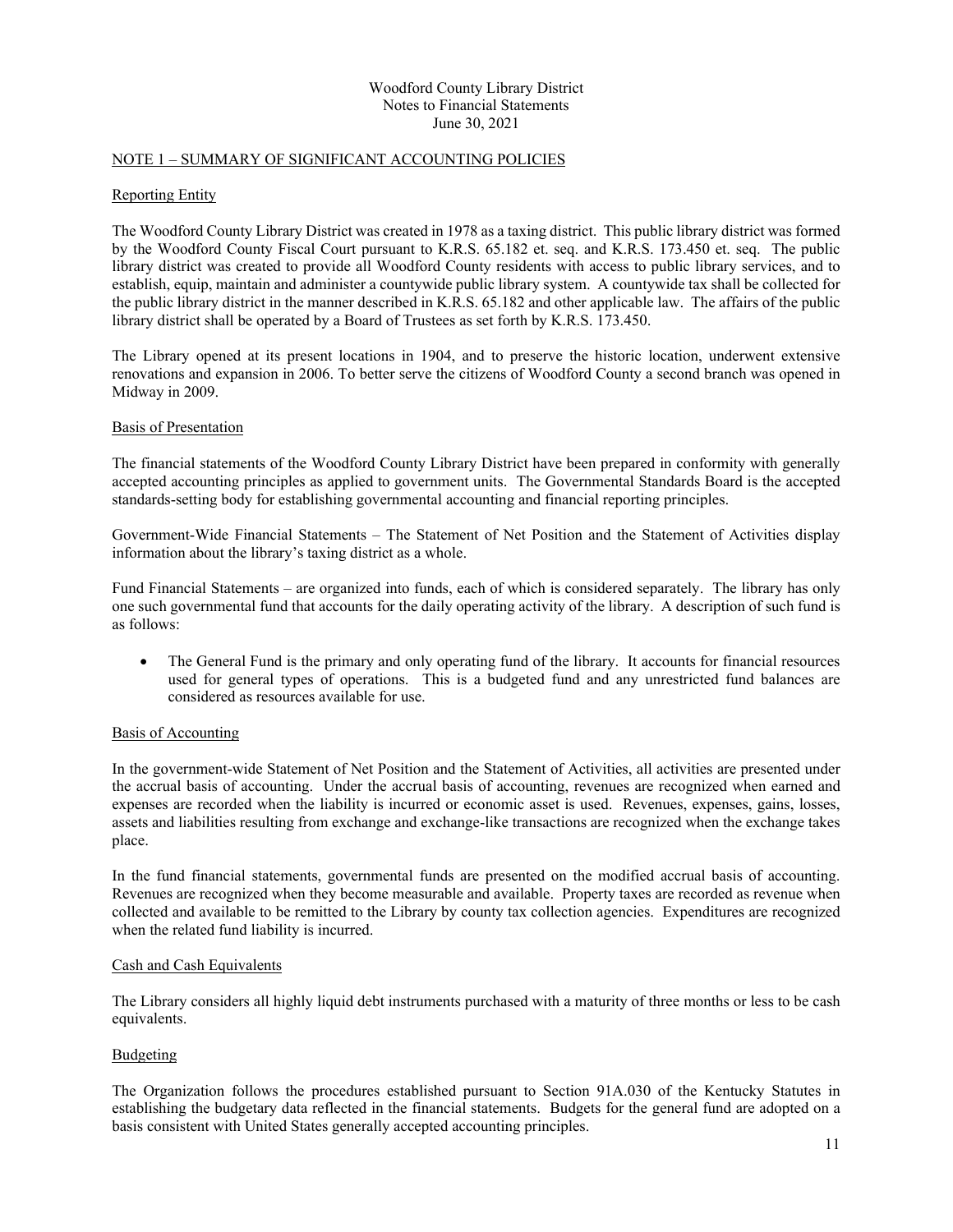#### NOTE 1 – SUMMARY OF SIGNIFICANT ACCOUNTING POLICIES (CONTINUED)

#### Receivables and Property Tax Revenues

In the government-wide statements, property tax revenues are recognized when they become available. Available property tax revenues include those property tax receivables expected to be collected within sixty days after year-end. Delinquent taxes are considered fully collectible and, therefore, no allowance for uncollectible taxes is provided.

#### Property, Equipment and Depreciation

Property and equipment is stated at cost or, if donated, at the approximate fair value at the date of donation. All property and equipment purchases have been capitalized and recorded in the government-wide financial statements. Additionally, as all capital assets are directly utilized in the Library's operating activities, an expense for capital outlays has been reported in the fund financial statements. The Library expenses all books and materials as purchased and does not capitalize such items.

Depreciation is computed using the straight-line method over the estimated useful lives of the assets. Depreciation for the year ended June 30, 2021 was \$193,930.

#### Fund Balance

As of June 30, 2012, the Library implemented GASB 54, Fund Balance Reporting and Governmental Fund Type Definitions. Fund balances of the governmental funds are classified as follows:

*Nonspendable* – amounts that cannot be spent either because they are in nonspendable form or because they are legally or contractually required to be maintained intact.

*Restricted* – amounts that can be spent only for specific purposes because of constitutional provisions or enabling legislation or because of constraints that are externally imposed by creditors, grantors, contributors, or the laws or regulations of other governments.

*Committed* – amounts that can be used only for specific purposes determined by a formal action of the Board. The Board is the highest level of decision-making authority for the Library. Commitments may be established, modified, or rescinded only through resolutions approved by the Board.

*Assigned* – amounts that do not meet the criteria to be classified as restricted or committed, but that are intended to be used for specific purposes. Only the Board may assign amounts for specific purposes.

General Fund

*Unassigned* – all other spendable amounts.

As of June 30, 2021 fund balances are comprised of the following:

| Nonspendable                | К | 21.730    |
|-----------------------------|---|-----------|
| Committed-Construction Fund |   | 2.641.603 |
| Unassigned                  |   | 1.972.966 |

#### Use of Estimates

The preparation of financial statements in conformity with generally accepted accounting principles requires management to make estimates and assumptions that affect certain reported amounts and disclosures. Accordingly, actual results could differ from those estimates.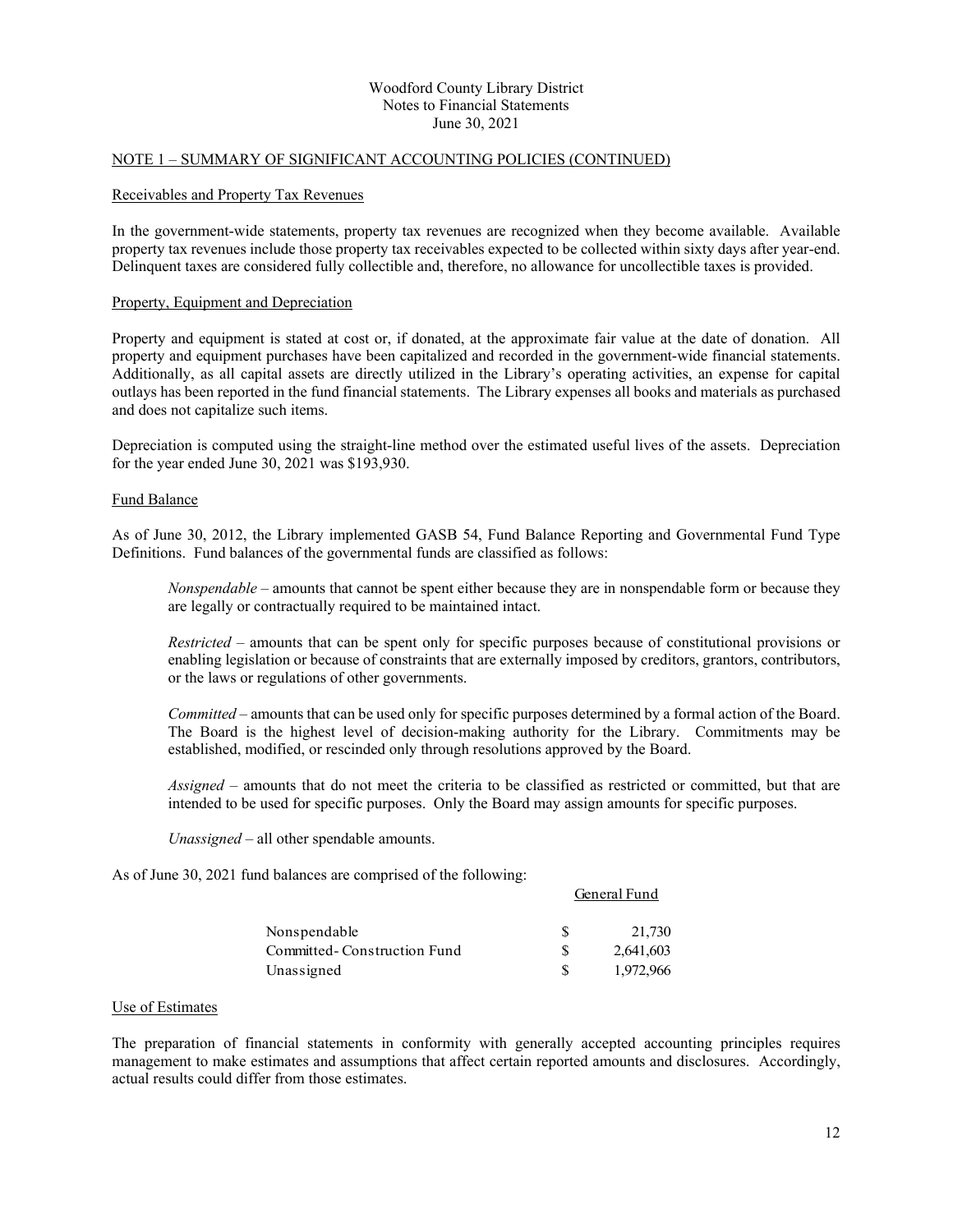#### NOTE 1 – SUMMARY OF SIGNIFICANT ACCOUNTING POLICIES (CONTINUED)

#### Retirement Plan

For purposes of measuring the net pension liability, deferred outflows of resources and deferred inflows of resources related to pensions, and pension expense, information about the fiduciary net position of the County Employees Retirement System Non-Hazardous ("CERS") and additions to/deductions from fiduciary net position have been determined on the same basis as they are reported by the pensions. For this purpose, benefit payments (including refunds of employee contributions) are recognized when due and payable in accordance with the benefit terms. Investments are reported at fair value.

#### NOTE 2 – CONCENTRATION OF CREDIT RISK

The Library maintains cash and cash equivalents in local banks which may, at times, exceed the FDIC limits. The Library's cash and cash equivalents are categorized as either (1) insured or collateralized with securities held by the entity or by its agent in the entity's name, (2) collateralized with securities held by the pledging financial institution's trust department or agent in the entity's name or (3) uncollateralized (this includes any bank balance that is collateralized with securities held by the pledging financial institution, or by its trust department or agent but not in the entity's name). The Library's categorization as of June 30, 2021 was as follows:

| Category 1 | S | 500,000                  |
|------------|---|--------------------------|
| Category 2 |   | 4,182,435                |
| Category 3 |   | $\overline{\phantom{0}}$ |

#### NOTE 3 – CAPITAL ASSETS

The Library purchases various educational materials each year, some of which increase in value and some that depreciate. Rather than attempting to depreciate each unit, the Library values these materials based on a five-year rolling average. The average takes the costs of library materials over the most recent five-year period. During the year, the Library thoroughly reviewed and evaluated the collection resulting in an increase in the value of the collection of \$45,346.

Capital asset activity for the fiscal year ended June 30, 2021 was as follows:

| Governmental Activities        | July 1, 2020 |             | Additions |            |   |  | Deletions |             | June 30, 2021 |  |
|--------------------------------|--------------|-------------|-----------|------------|---|--|-----------|-------------|---------------|--|
| Land                           | J            | 40,000      | \$        |            | S |  | D         | 40,000      |               |  |
| Construction in progress       |              | 353,991     |           | 559,973    |   |  |           | 913,964     |               |  |
| Library collection             |              | 1,271,855   |           | 45,346     |   |  |           | 1,317,201   |               |  |
| Buildings & Improvements       |              | 6,508,288   |           |            |   |  |           | 6,508,288   |               |  |
| Furniture and equipment        |              | 1,067,697   |           | 39,404     |   |  |           | 1,107,101   |               |  |
| <b>Vehicles</b>                |              | 79,185      |           |            |   |  |           | 79,185      |               |  |
| Total at historical cost       |              | 9,321,016   |           | 644,723    |   |  |           | 9,965,739   |               |  |
| Less: Accumulated Depreciation |              | (3,391,560) |           | (193, 930) |   |  |           | (3,585,490) |               |  |
| Capital assets $-$ net         |              | 5,929,456   |           | 450,793    |   |  |           | 6,380,249   |               |  |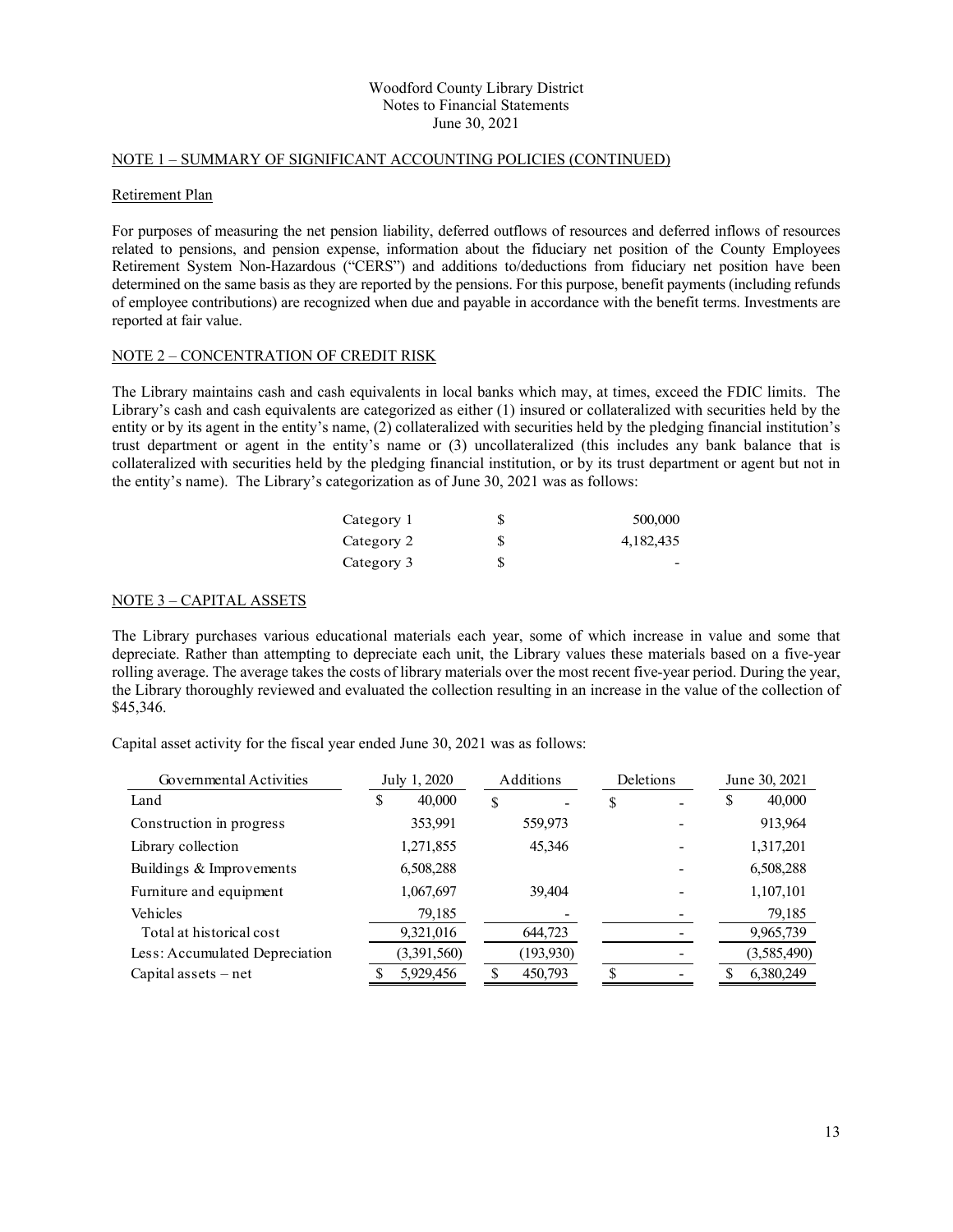#### NOTE 4 – COMPENSATED ABSENCES

It is the Library's policy to compensate all employees for certain absences not used at the end of their employment. As of June 30, 2021, the liability for these absences was \$21,049 and has been included in the personnel expenses. Such liability is recorded in the government-wide financial statements.

#### NOTE 5- LONG-TERM DEBT

#### Series 2021 Bonds

The library issued \$3,060,000 of General Obligation Bonds, Series 2021 dated April 6, 2021 with an average interest rate of 3% to finance the renovation and expansion of the Library. The bonds will mature on December 1, 2045.

The maturities of bonds payable of \$3,060,000 are summarized as follows:

|           | Principal |           | Interest |         | Total           |  |
|-----------|-----------|-----------|----------|---------|-----------------|--|
| 2022      | \$        | 45,000    | \$       | 76,723  | \$<br>121,723   |  |
| 2023      |           | 95,000    |          | 67,944  | 162,944         |  |
| 2024      |           | 95,000    |          | 65,094  | 160,094         |  |
| 2025      |           | 100,000   |          | 62,169  | 162,169         |  |
| 2026      |           | 100,000   |          | 59,169  | 159,169         |  |
| 2027-2031 |           | 555,000   |          | 248,044 | 803,044         |  |
| 2032-2036 |           | 620,000   |          | 180,344 | 800,344         |  |
| 2037-2041 |           | 690,000   |          | 115,044 | 805,044         |  |
| 2042-2046 |           | 760,000   |          | 41,028  | 801,028         |  |
| Total     | \$        | 3,060,000 | S        | 915,557 | \$<br>3,975,557 |  |

#### Premium on Series 2021 Bonds

The Series 2021 Bonds were issued at a premium of \$85,543 which will be amortized over the life of the bonds which was 300 months. Below is the amortization of the bond premium of \$85,543.

|           | Bond Premium |  |  |
|-----------|--------------|--|--|
| 2022      | 3,588        |  |  |
| 2023      | 3,422        |  |  |
| 2024      | 3,422        |  |  |
| 2025      | 3,422        |  |  |
| 2026      | 3,422        |  |  |
| 2027-2031 | 17,110       |  |  |
| 2032-2036 | 17,110       |  |  |
| 2037-2041 | 17,110       |  |  |
| 2042-4026 | 16,937       |  |  |
| Total     | \$<br>85.543 |  |  |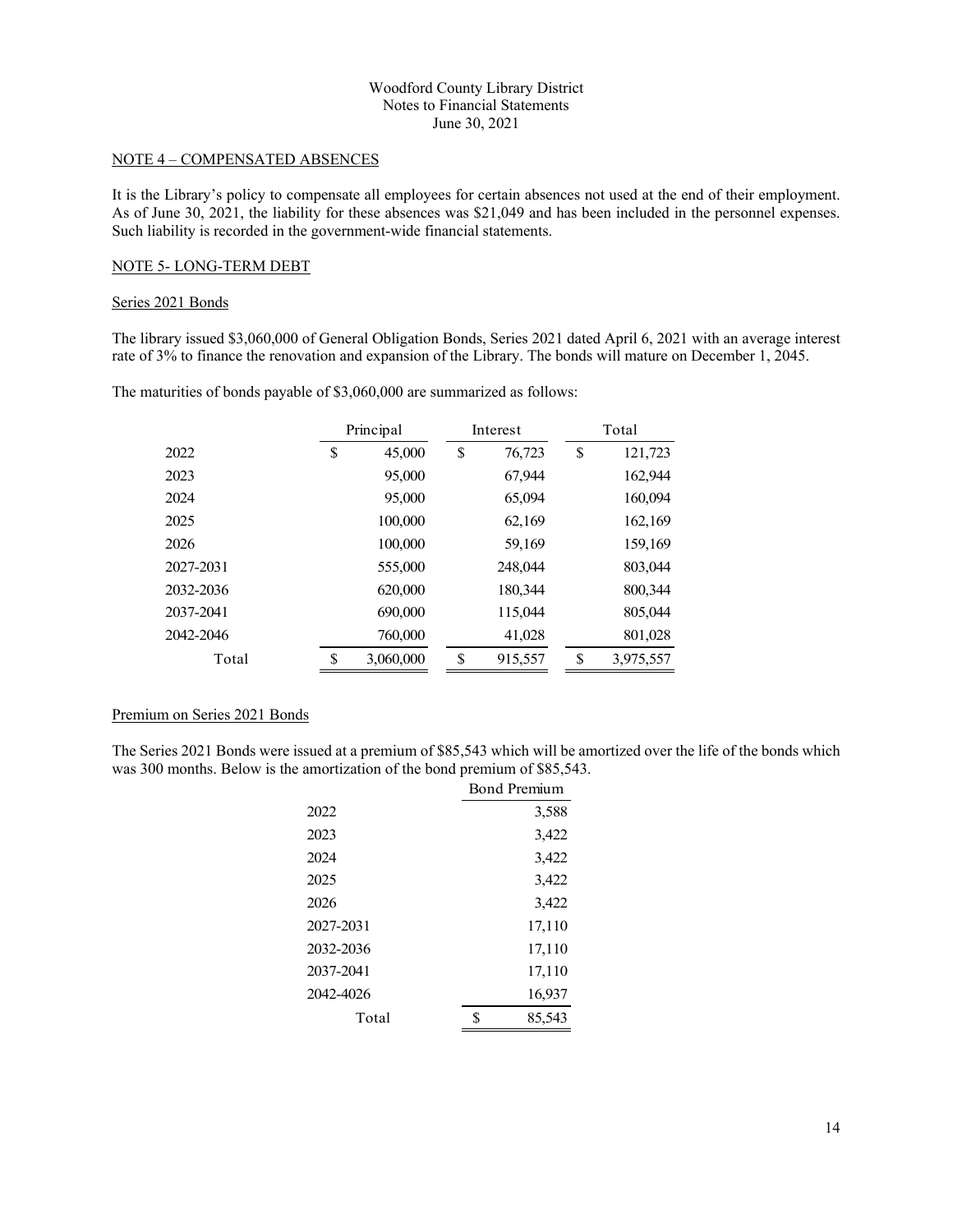#### NOTE 6 – LONG-TERM OBLIGATIONS

A summary of changes in long-term debt follows:

|                          | Compensated<br>Absences  | Bonds<br>Payable |                  |    | Bond<br>Premium | Net Pension<br>Liability | Net OPEB<br>Liability | Total     |
|--------------------------|--------------------------|------------------|------------------|----|-----------------|--------------------------|-----------------------|-----------|
| Payable at June 30, 2020 | \$<br>29,775             | <sup>\$</sup>    | $\sim$ 100 $\pm$ | -S | $\blacksquare$  | \$<br>1,441,000          | \$<br>344,515         | 1,470,775 |
| Increase in obligation   | $\overline{\phantom{a}}$ | 3,060,000        |                  |    | 86,141          | 147,077                  | 155,329               | 3,448,547 |
| Decrease in obligation   | (8,726)                  |                  |                  |    | (598)           | $\overline{\phantom{0}}$ |                       | (8,726)   |
| Payable at June 30, 2021 | 21,049                   | \$3,060,000      |                  |    | 85,543          | 1,588,077                | 499,844               | 4,910,596 |

#### NOTE 7 – STATE AID, GRANTS AND CONTRIBUTIONS

In the normal course of operations, the Library received grant funds from various Federal and State agencies. The grant programs are subject to audit of agents of the granting authority, the purpose of which is to ensure compliance with conditions pursuant to the granting of funds. Any liability for reimbursement, which may arise as the result of these audits, is not believed to be material.

Contributions were received from various donors and sources during the year. These contributions totaling \$10,115 were unrestricted and were spent on operations.

#### NOTE 8 – PROPERTY TAX CALENDAR

Property taxes for fiscal year 2021 were levied on October 1, 2020 on the assessed property located in Woodford County as of the preceding January 1. The assessments are determined by the County Property Valuation Administrator in accordance with Kentucky Revised Statutes. The due date collection periods for all taxes exclusive of vehicle taxes are as follows:

- 1. Due date for payment Upon receipt
- 2. 2% discount applies To November 30
- 3. Face value payment period To December 31
- 4. Past due date, 5% penalty January 1
- 

Description Date Per K.R.S. 134.020 5. Interest charge 16% effective January 1

Vehicle taxes are collected by the County Clerk of Woodford County and are due and collected in the birth month of the vehicle's licensee.

#### NOTE 9 – RETIREMENT PLAN

The Library's employees are provided with the County Employees Retirement System.

#### **General information about the County Employees Retirement System Non-Hazardous ("CERS")**

Plan description—Employees whose positions do not require a degree beyond a high school diploma are covered by the CERS, a cost-sharing multiple-employer defined benefit pension plan administered by the Kentucky Retirement System, an agency of the Commonwealth of Kentucky. Under the provisions of the Kentucky Revised Statute ("KRS") Section 61.645, the Board of Trustees of the Kentucky Retirement System administers CERS and has the authority to establish and amend benefit provisions.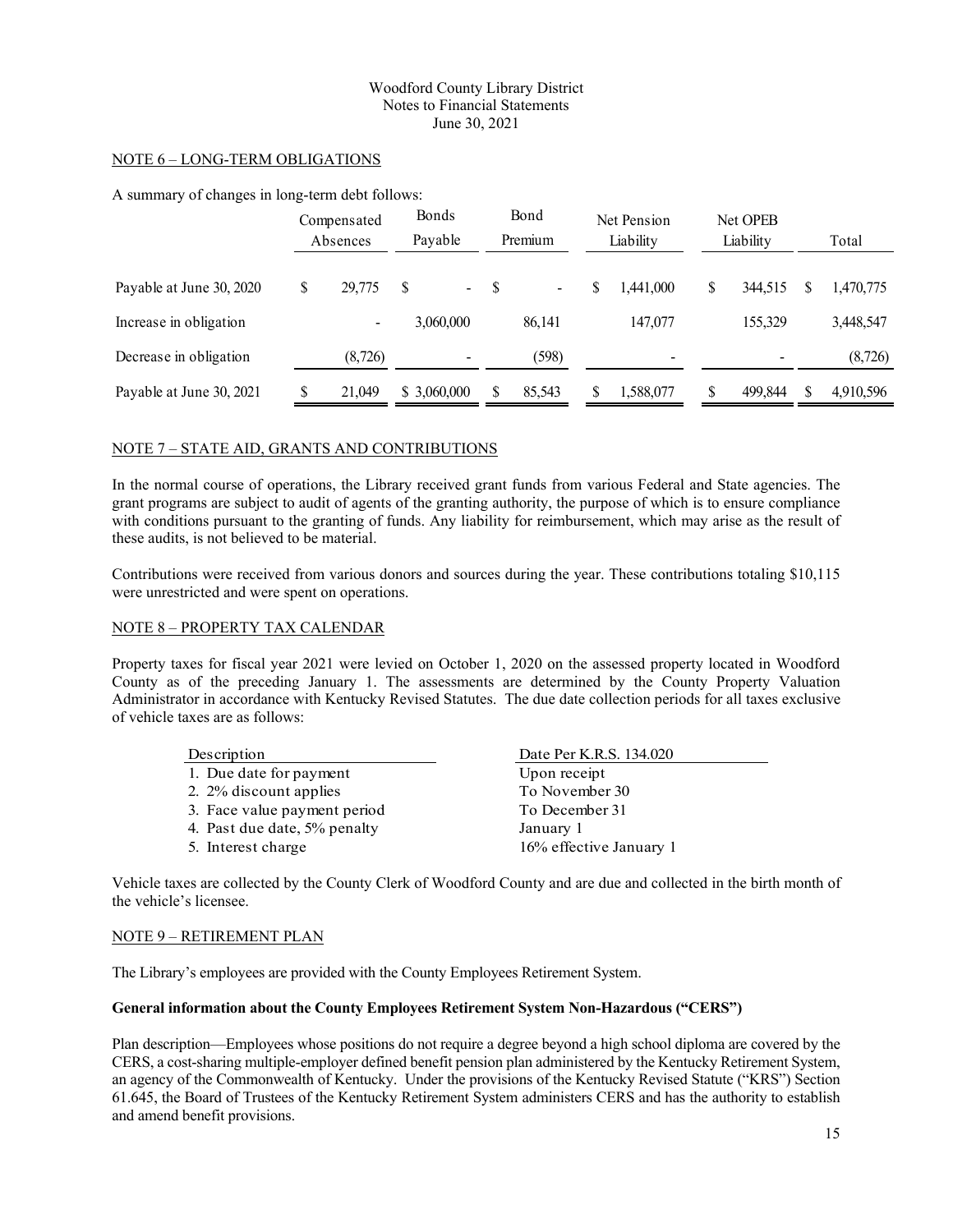#### NOTE 9 – RETIREMENT PLAN (CONTINUED)

The Kentucky Retirement System issues a publicly available financial report that includes financial statements and required supplementary information for CERS. That report may be obtained from http://kyret.ky.gov/.

*Benefits provided*—CERS provides retirement, health insurance, death and disability benefits to Plan employees and beneficiaries. Employees are vested in the plan after five years' service. For retirement purposes, employees are grouped into three tiers, based on hire date:

| Tier 1 | Participation date   | Before September 1, 2008                                         |
|--------|----------------------|------------------------------------------------------------------|
|        | Unreduced retirement | 27 years service or at least 4 years of service and 65 years old |
|        | Reduced retirement   | At least 5 years service and 55 years old                        |
|        |                      | At least 25 years service and any age                            |
| Tier 2 | Participation date   | September 1, 2008 - December 31, 2013                            |
|        | Unreduced retirement | At least 5 years service and 65 years old                        |
|        |                      | Or age $57+$ and sum of service years plus age equal 87          |
|        | Reduced retirement   | At least 10 years service and 60 years old                       |
| Tier 3 | Participation date   | After December 31, 2013                                          |
|        | Unreduced retirement | At least 5 years service and 65 years old                        |
|        |                      | Or age 57+ and sum of service years plus age equal 87            |
|        | Reduced retirement   | Not available                                                    |

Cost of living adjustments are provided at the discretion of the General Assembly. Retirement is based on a factor of the number of years' service and hire date multiplied by the average of the highest five years' earnings. Reduced benefits are based on factors of both of these components. Participating employees become eligible to receive the health insurance benefit after at least 180 months of service. Death benefits are provided for both death after retirement and death prior to retirement. Death benefits after retirement are \$5,000 in lump sum. Five years' service is required for death benefits prior to retirement and the employee must have suffered a duty-related death. The decedent's beneficiary will receive the higher of the normal death benefit and \$10,000 plus 25% of the decedent's monthly final rate of pay and any dependent child will receive 10% of the decedent's monthly final rate of pay up to 40% for all dependent children. Five years' service is required for nonservice-related disability benefits.

Contributions—Required contributions by the employee are based on the tier:

|        | Required contribution     |
|--------|---------------------------|
| Tier 1 | $5\%$                     |
| Tier 2 | $5\% + 1\%$ for insurance |
| Tier 3 | $5\% + 1\%$ for insurance |

All current employees participating in County Employees Retirement Systems (CERS) are eligible for healthcare benefits provided by KRS in conjunction with their pension service benefits described. Retiree cost depends on length of service prior to retirement. Employer contribution rates are established annually by the KRS Board of Trustees. KRS issues separate stand-alone financial statements for the statewide multiple employer cost-sharing plan that provides other postemployment benefits for local government employees participating in CERS.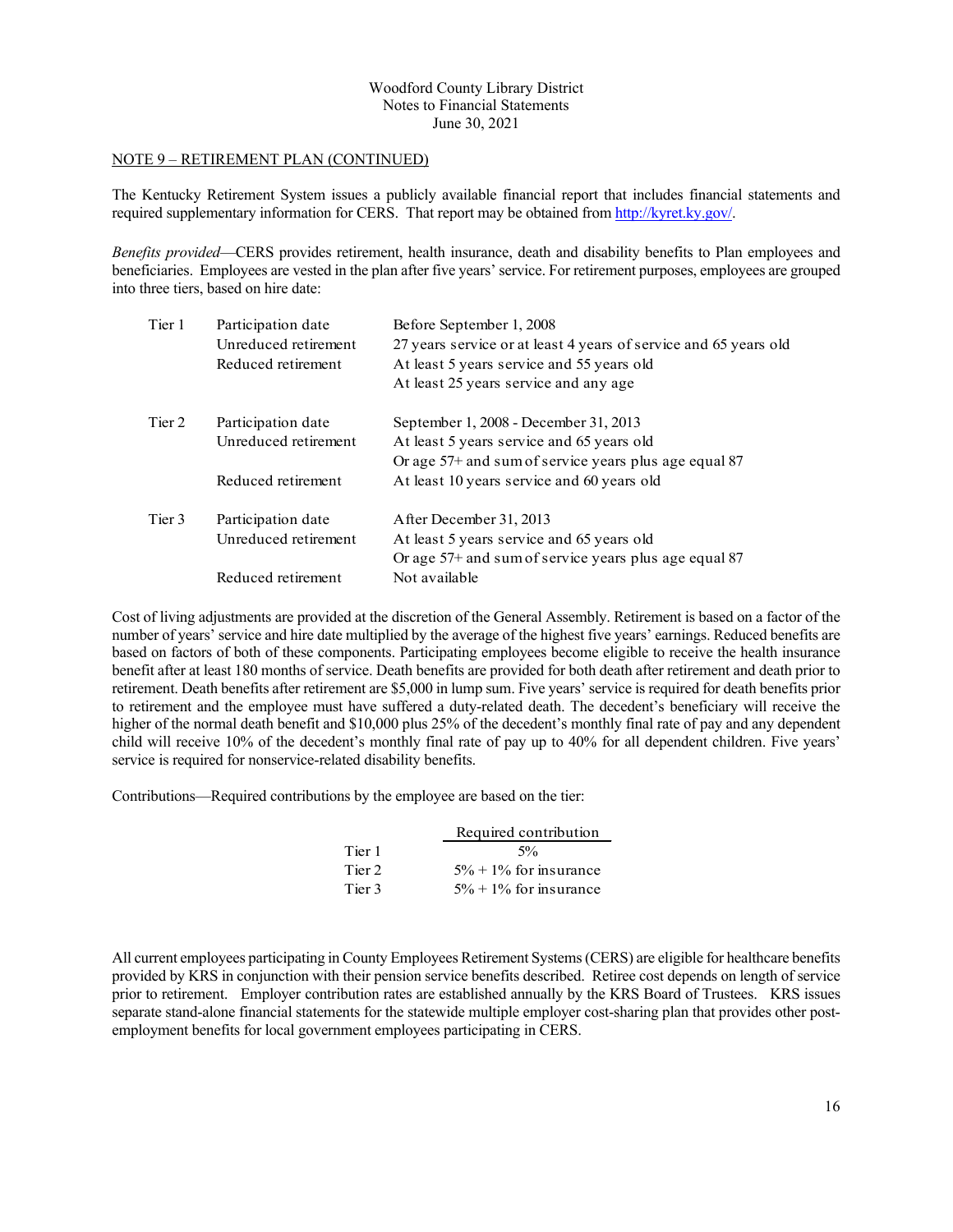#### NOTE 9 – RETIREMENT PLAN (CONTINUED)

## **Pension Liabilities, Pension Expense, and Deferred Outflows of Resources and Deferred Inflows of Resources Related to Pensions**

At June 30, 2021, the Library reported a liability for its proportionate share of the net pension liability for CERS. The amount recognized by the Library as its proportionate share of the net pension liability, the related Commonwealth support, and the total portion of the net pension liability that was associated with the Library were as follows:

| Library's proportionate share of the CERS net pension liability $\$$ | 1,588,077     |
|----------------------------------------------------------------------|---------------|
| Commonwealth's proportionate share of the CERS net                   |               |
| pension liability associated with the Library                        | 7,668,329,134 |
|                                                                      | 7,669,917,211 |

The net pension liability for each plan was measured as of June 30, 2020, and the total pension liability used to calculate the net pension liability was determined by an actuarial valuation as of that date.

The Library's proportion of the net pension liability for CERS was based on the actual liability of the employees and former employees relative to the total liability of the System as determined by the actuary. At June 30, 2020, the Library's proportion was 0.020705%.

For the year ended June 30, 2021, the Library recognized pension expense of \$247,084 to CERS. At June 30, 2021, the Library reported deferred outflows of resources and deferred inflows of resources related to pensions from the following sources:

|                                                        | Deferred Outflows |         |              | Deferred Inflows |
|--------------------------------------------------------|-------------------|---------|--------------|------------------|
| Description                                            | of Resources      |         | of Resources |                  |
| Difference between projected and actual experience     | J                 | 39,602  | \$           |                  |
| Changes of assumptions                                 |                   | 62,013  |              |                  |
| Difference between projected and actual earnings       |                   | 68,838  |              | 29,098           |
| Changes in proportionate share and differences between |                   |         |              |                  |
| contributions and proportionate share of contributions |                   | 33,216  |              | 7,317            |
| Contributions made subsequent to the measurement date  |                   | 95,924  |              |                  |
|                                                        |                   | 299.593 |              | 36,415           |

The \$95,924 reported as deferred outflows of resources related to pensions resulting from Library contributions subsequent to the measurement date will be recognized as a reduction of the net pension liability in the year ended June 30, 2022. Other amounts reported as deferred outflows of resources and deferred inflows related to pensions will be recognized in pension expense as follows:

Increase (decrease)

|                             | merease (decrease) |         |  |  |
|-----------------------------|--------------------|---------|--|--|
| Fiscal year ending June 30, | in pension expense |         |  |  |
| 2022                        |                    | 77,493  |  |  |
| 2023                        |                    | 53,793  |  |  |
| 2024                        |                    | 20,007  |  |  |
| 2025                        |                    | 15,961  |  |  |
| Total                       |                    | 167,254 |  |  |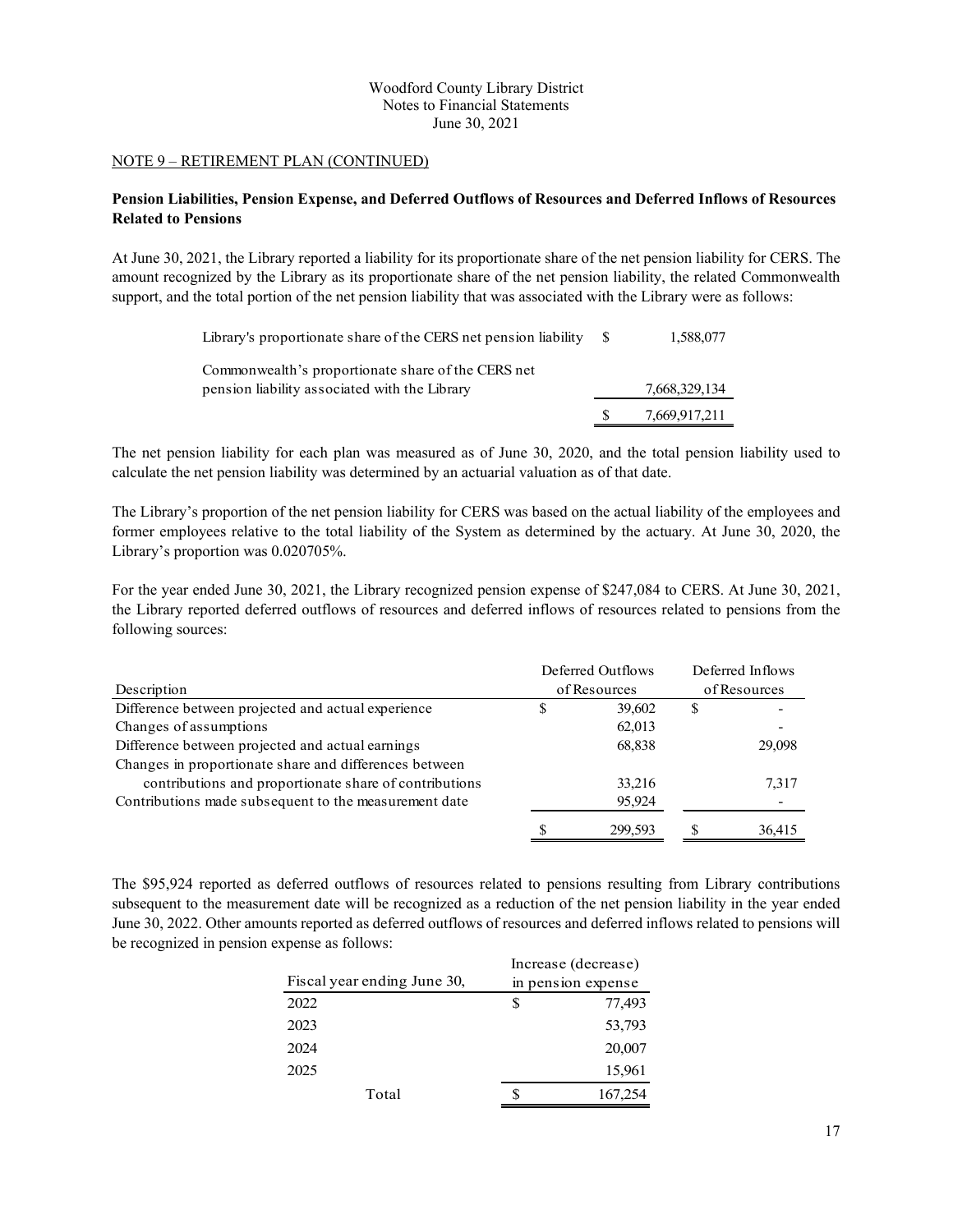## NOTE 9 – RETIREMENT PLAN (CONTINUED)

*Actuarial assumptions*—The total pension liability in the June 30, 2020 actuarial valuation was determined using the following actuarial assumptions, applied to all periods included in the measurement:

| Inflation                 | 2.30%                                                      |
|---------------------------|------------------------------------------------------------|
| Salary increases          | 3.30%, average, including inflation                        |
| Investment rate of return | 6.25%, net of Plan investment expense, including inflation |

For CERS, the mortality table used for active members is Pub-210 General Mortality table, for the Non-Hazardous System, and the Pub-2010 Public Safety Mortality table for the Hazardous System, project with the ultimate rates from the MP-2014 mortality improvements scale using a base year of 2010. The mortality table used for health retired members was a system-specific mortality table based on mortality experience from 2013-2018, projected with the ultimate rates from MP-2014 mortality improvement scale using a base year of 2019. The mortality table used for the disabled members was Pub-2010 Disabled Mortality table, with a 4-year-set-forward for both male and female rates, projected with the ultimate rates from the MP-2014 mortality improvement scale using a base year of 2010.

For CERS, the long-term expected rate of return was determined by using a building block method in which best estimate ranges of expected future real rates of returns are developed for each asset class. The ranges are combined by weighting the expected future real rate of return by the target asset allocation percentage. The current long-term inflation assumption is 2.30% per annum for both the non-hazardous and hazardous systems.

The target allocation and best estimates of nominal real rates of return for each major asset class are summarized in the following table:

|                             |                   | Long-term Expected  |
|-----------------------------|-------------------|---------------------|
| <b>Asset Class</b>          | Target Allocation | Real Rate of Return |
| US Equity                   | 18.75%            | 4.50%               |
| <b>International Equity</b> | 18.75%            | 5.25%               |
| Core Bonds                  | 13.50%            | $-0.25%$            |
| Cash Equivalent             | 1.00%             | $-0.75%$            |
| High Yield                  | 15.00%            | 3.90%               |
| Opportunistic               | $3.00\%$          | 2.25%               |
| <b>Real Estate</b>          | 5.00%             | 5.30%               |
| Real Return                 | 15.00%            | 3.95%               |
| Private Equity              | 10.00%            | 6.65%               |
| Total                       | 100.00%           | 3.96%               |

*Discount rate*— For CERS, the discount rate used to measure the total pension liability was 6.25%. Based on the stated assumptions and the projection of cash flows as of each fiscal year ending, the pension plan's fiduciary net position and future contributions were projected to be sufficient to finance all the future benefit payments of the current plan members. Therefore, the long-term expected rate of return on pension plan investments was applied to all periods of the projected benefit payments to determine the total pension liability for each system.

*Sensitivity of the Library's proportionate share of net pension liability to changes in the discount rate*—The following table presents the net pension liability of the Library, calculated using the discount rates selected by each pension system, as well as what the Library's net pension liability would be if it were calculated using a discount rate that is 1-percentage-point lower or 1-percentage-point higher than the current rate.

|                       |               | Library's proportionate |           |  |  |
|-----------------------|---------------|-------------------------|-----------|--|--|
|                       | Discount rate | share of net pension    |           |  |  |
| 1% decrease           | 5.25%         |                         | 1,958,419 |  |  |
| Current discount rate | $6.25\%$      |                         | 1.588,077 |  |  |
| 1\% increase          | 7.25%         |                         | 1.281382  |  |  |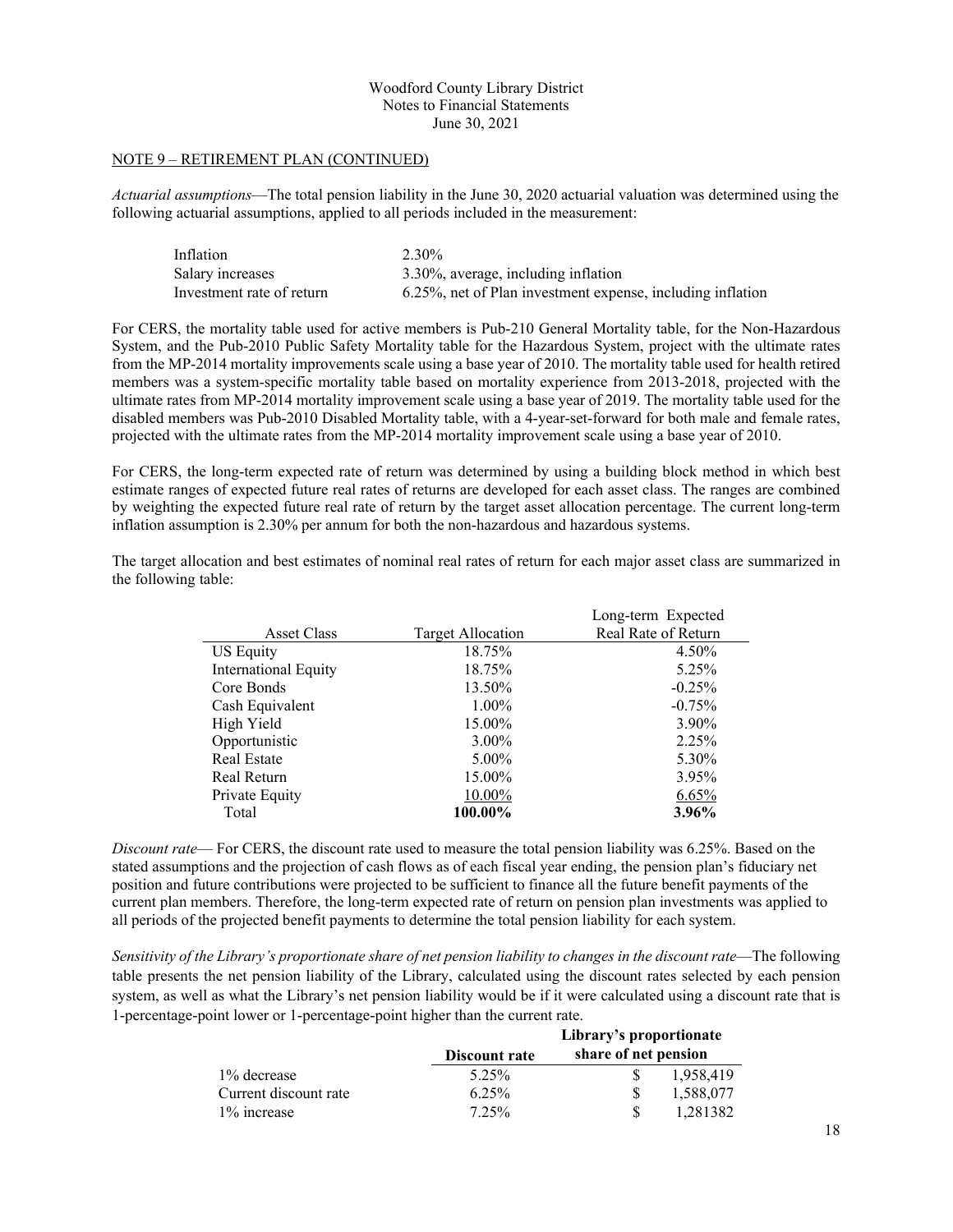#### NOTE 9 – RETIREMENT PLAN (CONTINUED)

*Pension plan fiduciary net position*—Detailed information about the pension plan's fiduciary net position is available in the separately issued financial reports of CERS.

## **Other Post-Employment Benefits (OPEB) Liabilities, OPEB Expense, and Deferred Outflows of Resources and Deferred Inflows of Resources Related to OPEB**

At June 30, 2021, the Library reported a liability for its proportionate share of the OPEB liability for CERS. The amount recognized by the Library as its proportionate share of the net OPEB liability, the related Commonwealth support, and the total portion of the net OPEB liability that was associated with the Library were as follows:

| Library's proportionate share of the CERS net OPEB liability | 499,844       |
|--------------------------------------------------------------|---------------|
| Commonwealth's proportionate share of the CERS net           |               |
| OPEB liability associated with the Library                   | 2,414,196,040 |
|                                                              | 2,414,695,884 |

The net OPEB liability for each plan was measured as of June 30, 2020, and the total OPEB liability used to calculate the net OPEB liability was determined by an actuarial valuation as of that date.

The Library's proportion of the net OPEB liability for CERS was based on the actual liability of the employees and former employees relative to the total liability of the System as determined by the actuary. At June 30, 2020, the Library's proportion was 0.020705%.

For the year ended June 30, 2021, the Library recognized OPEB expense of \$56,529 related to CERS. At June 30, 2021, the Library reported deferred outflows of resources and deferred inflows of resources related to OPEBs from the following sources:

|                                                        |              | Deferred Outflows |   | Deferred Inflows |
|--------------------------------------------------------|--------------|-------------------|---|------------------|
| Description                                            | of Resources |                   |   | of Resources     |
| Difference between projected and actual experience     | \$           | 83,509            | S | 83,574           |
| Changes of assumptions                                 |              | 86,939            |   | 529              |
| Difference between projected and actual earnings       |              | 26,812            |   | 10,199           |
| Changes in proportionate share and differences between |              |                   |   |                  |
| contributions and proportionate share of contributions |              | 11,455            |   | 11,258           |
| Contributions made subsequent to the measurement date  |              | 23,658            |   |                  |
|                                                        |              | 232,373           |   | 105,560          |

The \$23,658 reported as deferred outflows of resources related to OPEBs resulting from Library contributions subsequent to the measurement date will be recognized as a reduction of the net OPEB liability in the year ended June 30, 2022. Other amounts reported as deferred outflows of resources and deferred inflows related to OPEBs will be recognized as a decrease in OPEB expense as follows on the next page.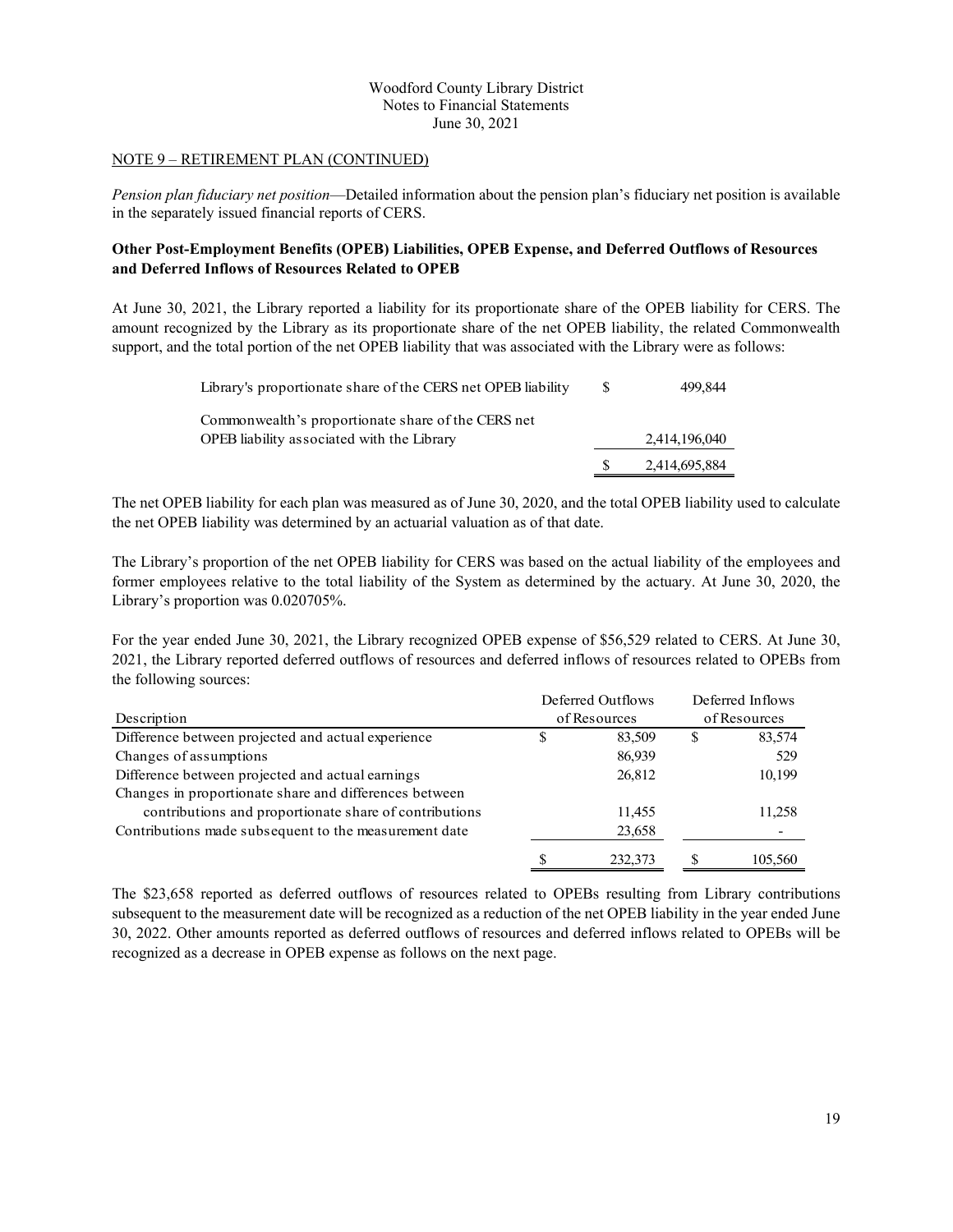## NOTE 9 – RETIREMENT PLAN (CONTINUED)

|                             |    | Increase (decrease) |
|-----------------------------|----|---------------------|
| Fiscal year ending June 30, |    | in OPEB expense     |
| 2022                        | S  | 26,652              |
| 2023                        |    | 31,569              |
| 2024                        |    | 22,152              |
| 2025                        |    | 23,383              |
| 2026                        |    | (601)               |
| 2027 and thereafter         |    |                     |
| Total                       | \$ | 103,155             |

*Actuarial assumptions*—The total OPEB liability in the June 30, 2020 actuarial valuation was determined using the following actuarial assumptions, applied to all periods included in the measurement:

| Inflation                  | $2.30\%$                                                                                                                                     |
|----------------------------|----------------------------------------------------------------------------------------------------------------------------------------------|
| Salary increases           | 3.30% to 11.55%, varying by service                                                                                                          |
| Investment rate of return  | 6.25%, net of Plan investment expense, including inflation                                                                                   |
| Healthcare Cost Trend Rate |                                                                                                                                              |
| $Pre-65$                   |                                                                                                                                              |
|                            | Initial trend starting at 7.00% at January 1, 2020 and gradually decreasing to an                                                            |
|                            | ultimate trend rate of 4.05% over a period of 12 years.                                                                                      |
| Post- $65$                 | Initial trend starting at 5.00% at January 1, 2020 and gradually decreasing to an<br>ultimate trend rate of 4.05% over a period of 10 years. |

For CERS, the mortality table used for active members is Pub-210 General Mortality table, for the Non-Hazardous System, and the Pub-2010 Public Safety Mortality table for the Hazardous System, project with the ultimate rates from the MP-2014 mortality improvements scale using a base year of 2010. The mortality table used for health retired members was a system-specific mortality table based on mortality experience from 2013-2018, projected with the ultimate rates from MP-2014 mortality improvement scale using a base year of 2019. The mortality table used for the disabled members was Pub-2010 Disabled Mortality table, with a 4-year-set-forward for both male and female rates, projected with the ultimate rates from the MP-2014 mortality improvement scale using a base year of 2010.

For CERS, the long-term expected rate of return was determined by using a building block method in which best estimates ranges of expected future real rates of returns are developed for each asset class. The ranges are combined by weighting the expected future real rate of return by the target asset allocation percentage. The current long-term inflation assumption is 2.30% per annum for both the non-hazardous and hazardous systems.

The target allocation and best estimates of nominal real rates of return for each major asset class are summarized in the following table:

|                             |                          | Long-term Expected  |
|-----------------------------|--------------------------|---------------------|
| Asset Class                 | <b>Target Allocation</b> | Real Rate of Return |
| US Equity                   | 18.75%                   | 4.50%               |
| <b>International Equity</b> | 18.75%                   | 5.25%               |
| Core Bonds                  | 13.50%                   | $-0.25%$            |
| Cash Equivalent             | 1.00%                    | $-0.75%$            |
| High Yield                  | 15.00%                   | 3.90%               |
| Opportunistic               | $3.00\%$                 | 2.25%               |
| <b>Real Estate</b>          | 5.00%                    | 5.30%               |
| Real Return                 | 15.00%                   | 3.95%               |
| Private Equity              | 10.00%                   | 6.65%               |
| Total                       | 100.00%                  | 3.96%               |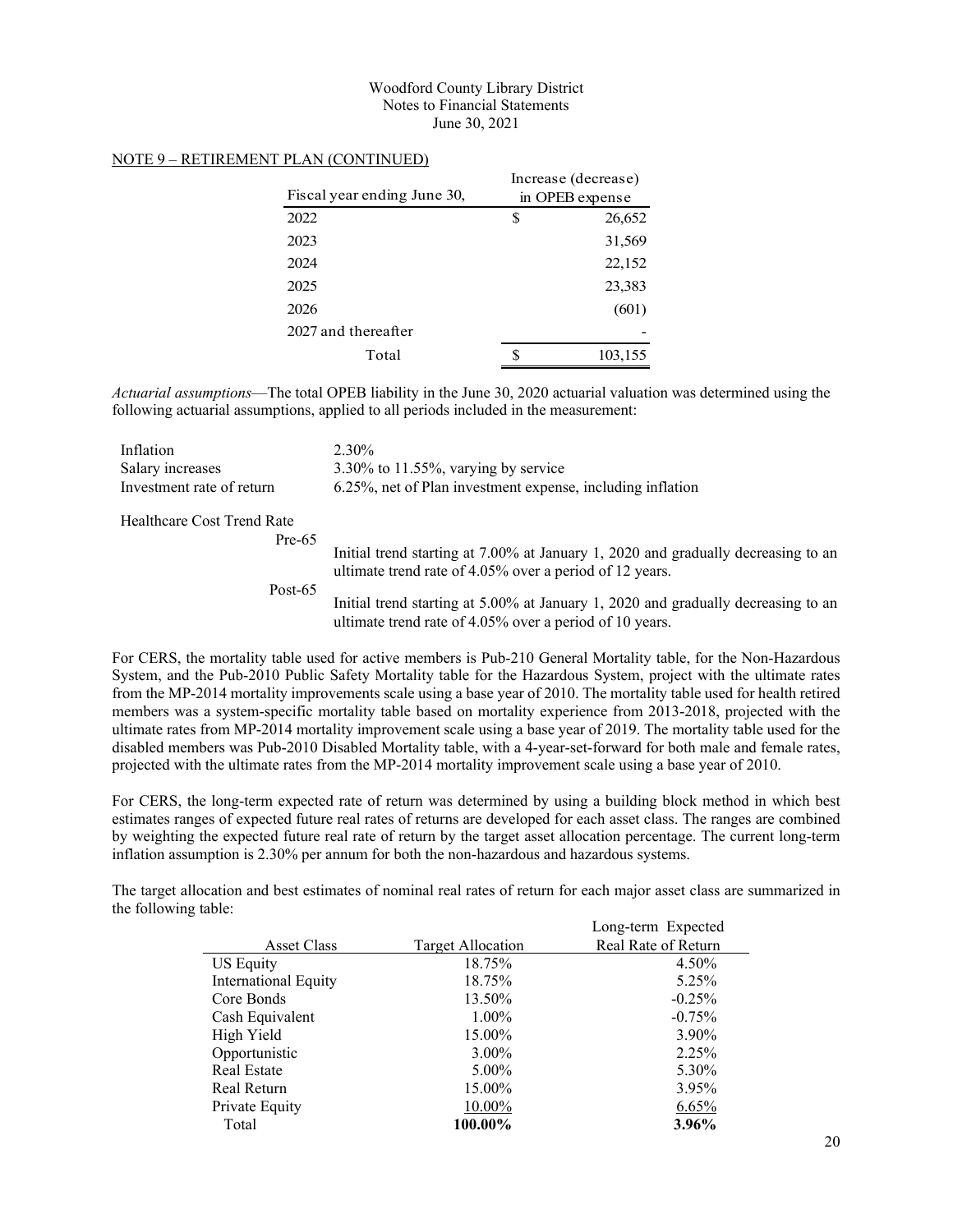#### NOTE 9 – RETIREMENT PLAN (CONTINUED)

*Discount rate*— For CERS, the discount rate used to measure the total OPEB liability was 5.34%. The single discount rates are based on the expected rate of return on OPEB plan investments of 6.25% and a municipal bond rate of 2.45%, as reported in Fidelity Index's "20-Year Municipal GO AA Index" as of June 30, 2020. Based on the stated assumptions and the projection of cash flows as of each fiscal year ending, the plan's fiduciary net position and future contributions were projected to be sufficient to finance the future benefit payments of the current plan members. Therefore, the long-term expected rate of return on insurance plan investments was applied to all periods of the projected benefit payments paid from the retirement system. However, the cost associated with the implicit employer subsidy is not currently being included in the calculation of the System's actuarial determined contributions, and it is our understanding that any cost associated with the implicit subsidy will not be paid out of the System's trust. Therefore, the municipal bond rate was applied to future expected benefit payments associated with the implicit subsidy.

*Sensitivity of the Library's proportionate share of net OPEB liability to changes in the discount rate*—The following table presents the net OPEB liability of the Library, calculated using the discount rates selected by each OPEB system, as well as what the Library's net OPEB liability would be if it were calculated using a discount rate that is 1 percentage-point lower or 1-percentage-point higher than the current rate.

|                       |               | Library's proportionate     |  |  |  |  |
|-----------------------|---------------|-----------------------------|--|--|--|--|
|                       | Discount rate | share of net OPEB liability |  |  |  |  |
| 1\% decrease          | 4.34%         | 642.119                     |  |  |  |  |
| Current discount rate | 5.34%         | 499.844                     |  |  |  |  |
| 1\% increase          | $6.34\%$      | 382.941                     |  |  |  |  |

*Sensitivity of the Library's proportionate share of net OPEB liability to changes in the healthcare cost trend rate*— The following table presents the net OPEB liability of the Library, calculated using the current healthcare cost trend rate selected by each OPEB system, as well as what the Library's net OPEB liability would be if it were calculated using a healthcare cost trend rate that is 1-percentage-point lower or 1-percentage-point higher than the current rate.

|                                    | Library's proportionate     |         |
|------------------------------------|-----------------------------|---------|
|                                    | share of net OPEB liability |         |
| 1% decrease                        | -SS                         | 386.984 |
| Current healthcare cost trend rate | S.                          | 499.844 |
| 1\% increase                       | S.                          | 636.745 |

*OPEB plan fiduciary net position*—Detailed information about the OPEB plan's fiduciary net position is available in the separately issued financial reports of CERS. The reports are available on the Kentucky Retirement Systems website.

## NOTE 10 – RISK MANAGEMENT

The Library is exposed to various risks of loss related to torts; theft of, damage to, and destruction of assets; errors and omissions; injuries to employees; and natural disasters. In addition to its general liability insurance, the library also carries commercial insurance for all other risks of loss such as worker's compensation and accident insurance. Settled claims resulting from these risks have not exceeded commercial insurance coverage in any of the past three years.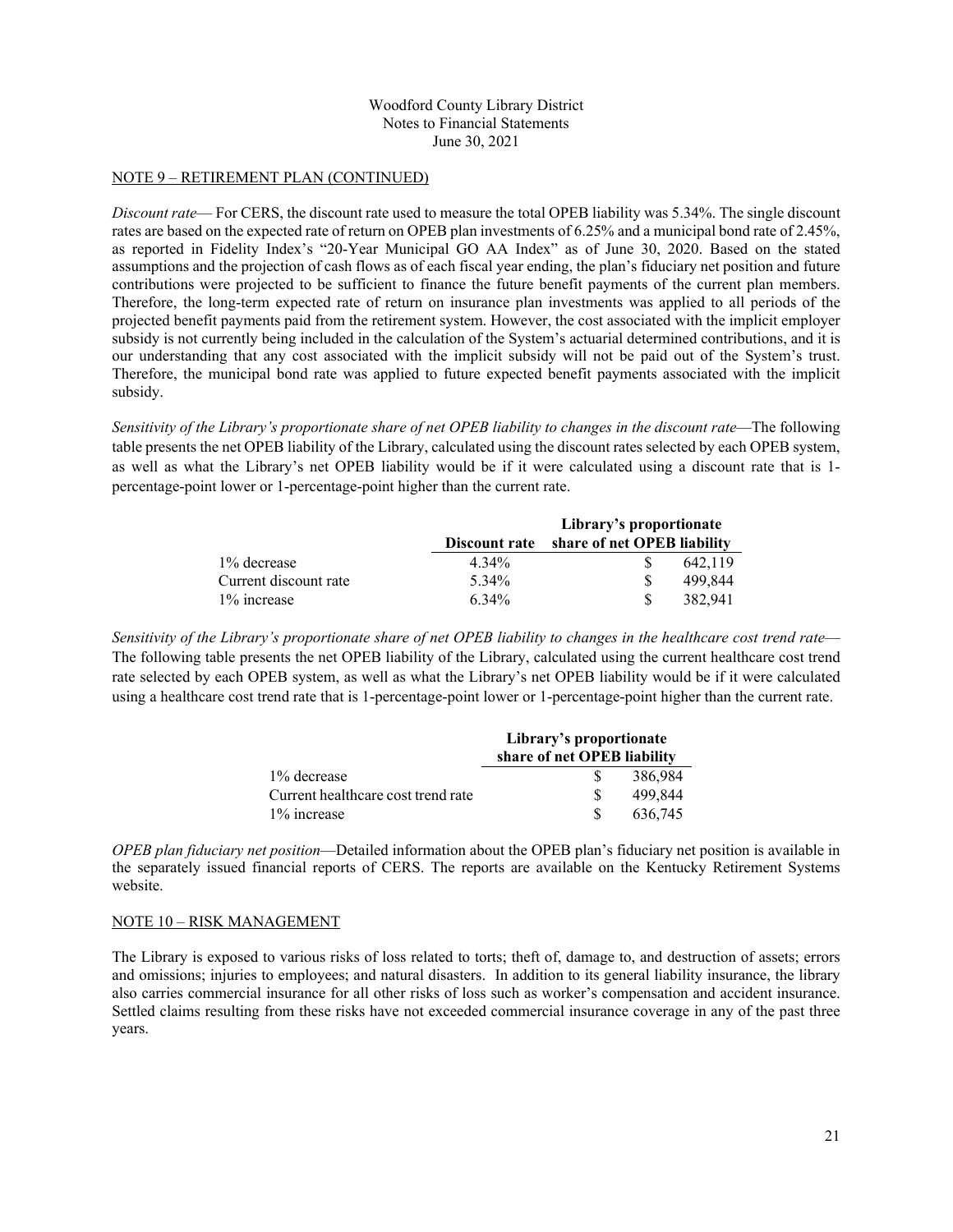#### NOTE 11- CORONAVIRUS (COVID-19) IMPACT

The global coronavirus (COVID-19) pandemic continues to impact the Library. COVID-19 continues to spread across the globe and is impacting worldwide economic activity and financial markets. The continued spread of the disease represents a significant risk that operations could be disrupted in the near future. The extent to which COVID-19 may impact the Library will depend on future developments and government regulations, which are highly uncertain and cannot be predicted. As a result, the Organization has not yet determined the impact this disruption may have on its financial statements for the year ending June 30, 2022.

## NOTE 12 – SUBSEQUENT EVENTS

The Library is in the process of constructing a new library to better serve the patrons with increased space and services. This is an ongoing process and more will be represented in the following year financial statements as the Library continues to service its patrons to the best of its abilities.

Management of the Organization has considered subsequent events through December 3, 2021 , the date this report became available for issuance.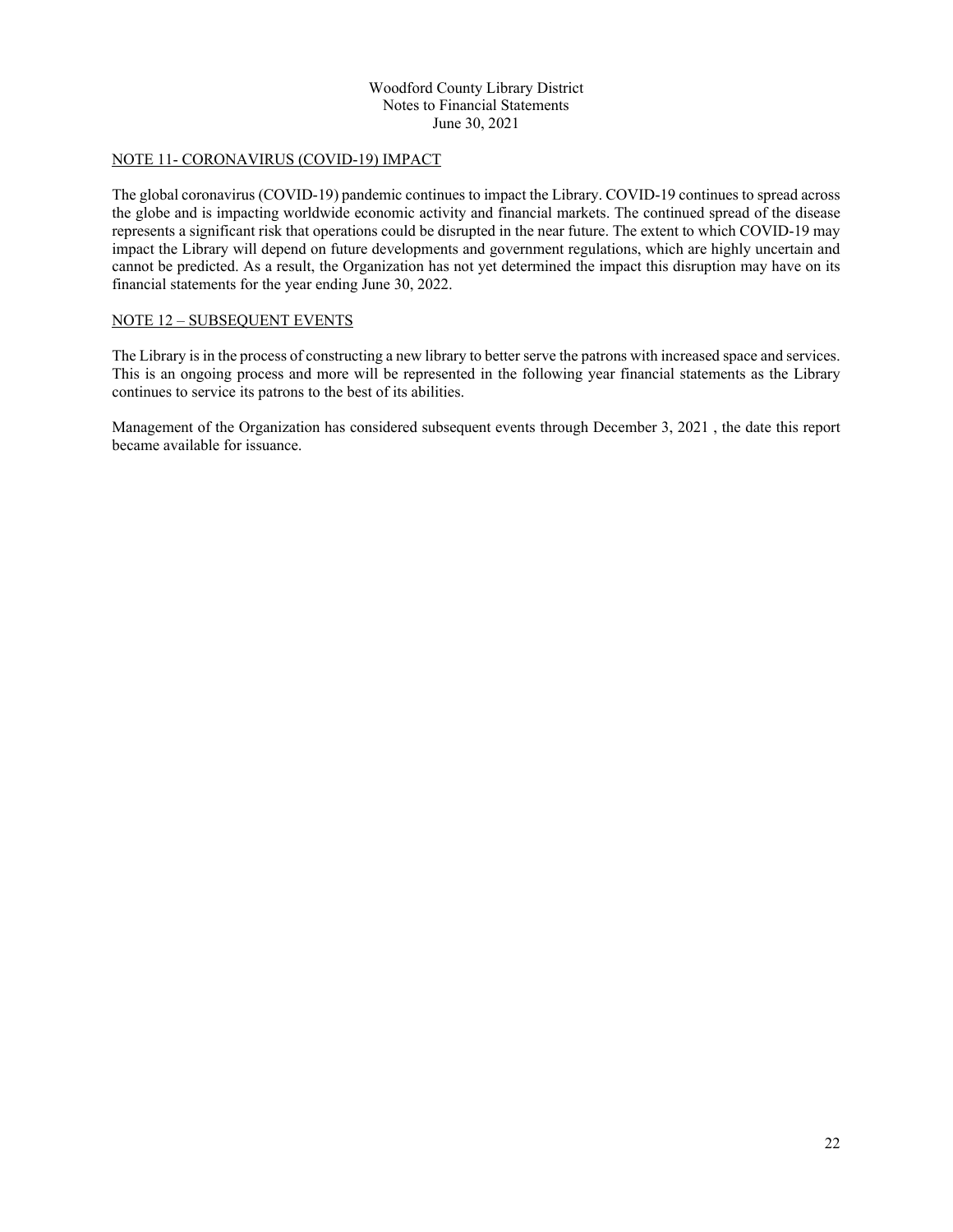#### INDEPENDENT AUDITOR'S REPORT ON INTERNAL CONTROL OVER FINANCIAL REPORTING AND ON COMPLIANCE AND OTHER MATTERS BASED ON AN AUDIT OF FINANCIAL STATEMENTS PERFORMED IN ACCORDANCE WITH *GOVERNMENT AUDITING STANDARDS*

To the Board of Trustees Woodford County Library District Versailles, Kentucky

We have audited, in accordance with the auditing standards generally accepted in the United States of America and the standards applicable to financial audits contained in *Government Auditing Standards* issued by the Comptroller General of the United States, the financial statements of the governmental activities of Woodford County Library District, as of and for the year ended June 30, 2021, and the related notes to the financial statements, which collectively comprise Woodford County Library District's basic financial statements, and have issued our report thereon dated December 3, 2021 .

## **Internal Control Over Financial Reporting**

In planning and performing our audit of the financial statements, we considered Woodford County Library District's internal control over financial reporting (internal control) as a basis for designing audit procedures that are appropriate in the circumstances for the purpose of expressing our opinions on the financial statements, but not for the purpose of expressing an opinion on the effectiveness of Woodford County Library District's internal control. Accordingly, we do not express an opinion on the effectiveness of Woodford County Library District's internal control.

A deficiency in internal control exists when the design or operation of a control does not allow management or employees, in the normal course of performing their assigned functions, to prevent, or detect and correct, misstatements on a timely basis. A material weakness is a deficiency, or a combination of deficiencies, in internal control such that there is a reasonable possibility that a material misstatement of the entity's financial statements will not be prevented, or detected and corrected on a timely basis. A significant deficiency is a deficiency, or a combination of deficiencies, in internal control that is less severe than a material weakness, yet important enough to merit attention by those charged with governance.

Our consideration of internal control was for the limited purpose described in the first paragraph of this section and was not designed to identify all deficiencies in internal control that might be material weaknesses or significant deficiencies and therefore, material weaknesses or significant deficiencies may exist that were not identified. Given these limitations, during our audit we did not identify any deficiencies in internal control that we consider to be material weaknesses. We did identify certain deficiencies in internal control, described in the accompanying schedule of findings and responses that we consider to be significant deficiencies. (2021-01).

#### **Compliance and Other Matters**



As part of obtaining reasonable assurance about whether Woodford County Library District's financial statements are free from material misstatement, we performed tests of its compliance with certain provisions of laws, regulations, contracts, and grant agreements, noncompliance with which could have a direct and material effect on the financial statements. However, providing an opinion on compliance with those provisions was not an objective of our audit, and accordingly, we do not express such an opinion. The results of our tests disclosed no instances of noncompliance or other matters that are required to be reported under *Government Auditing Standards*.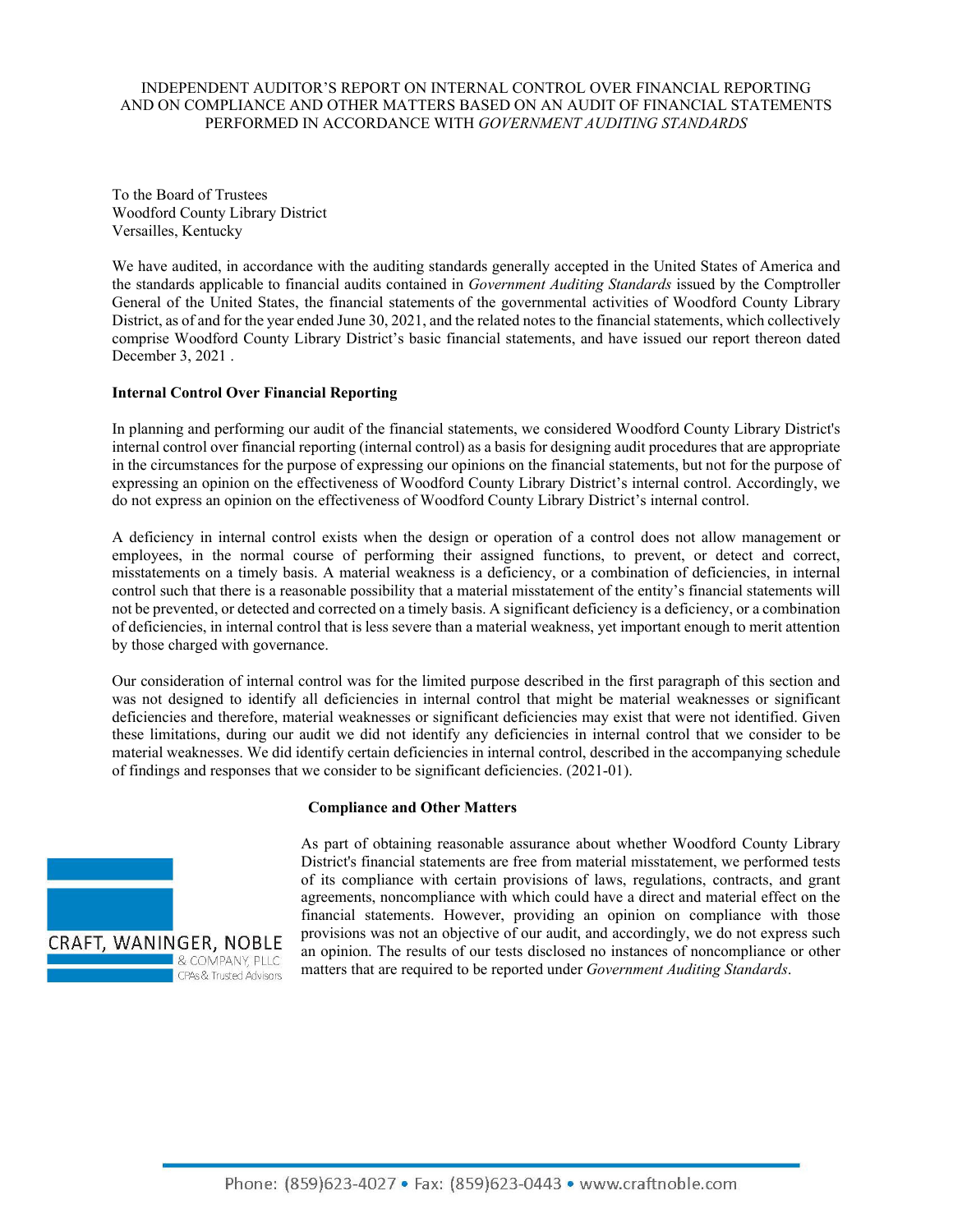#### **Woodford County Library District's Response to Findings**

Woodford County Library District's response to the findings identified in our audit is described in the accompanying schedule of findings and responses. Woodford County Library District's response was not subjected to the auditing procedures applied in the audit of the financial statements and, accordingly, we express no opinion on it.

#### **Purpose of this Report**

The purpose of this report is solely to describe the scope of our testing of internal control and compliance and the results of that testing, and not to provide an opinion on the effectiveness of the entity's internal control or on compliance. This report is an integral part of an audit performed in accordance with *Government Auditing Standards* in considering the entity's internal control and compliance. Accordingly, this communication is not suitable for any other purpose.

# *Craft, Waninger, Noble & Company, PLLC*

Craft, Waninger, Noble & Company, PLLC Richmond, Kentucky December 3, 2021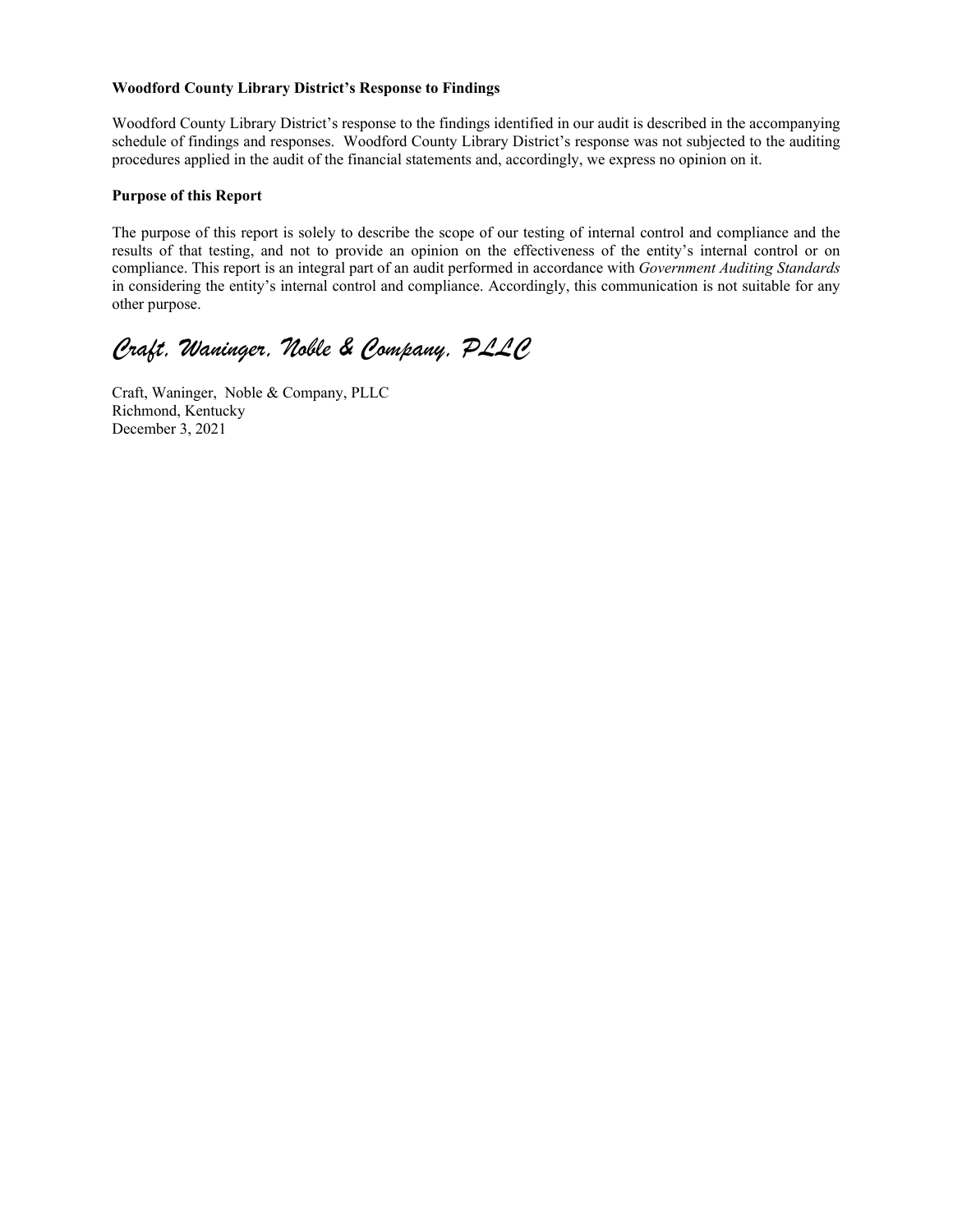#### WOODFORD COUNTY LIBRARY DISTRICT SCHEDULE OF FINDINGS AND RESPONSES FOR THE YEAR ENDED JUNE 30, 2021

#### FINDINGS- FINANCIAL STATEMENT AUDIT

### **2021-1**

### Criteria:

As discussed in *Standards for Internal Control in the Federal Government* published by the General Accounting Office of the United States, internal control is an integral component of an organization's management that provides reasonable assurance that an objective of reliable financial reporting is being achieved. Organizations should implement procedures to ensure this objective is achieved.

#### Condition:

During the audit procedures performed, instances of this objective not being completely achieved were noted.

#### Cause:

At present the Library does not have an individual with the required expertise for financial accounting and reporting necessary to successfully apply generally accepted accounting principles in regard to recording the entity's financial transactions and in drafting the financial statements and related disclosures.

#### Effect:

The Library did not have effective procedures in place to ensure that all accruals and adjustments that are needed have been appropriately recorded. Additionally, the Library's staff or contracted personnel did not collectively possess a full working knowledge of generally accepted accounting principles.

#### Organization Response and Corrective Action Plan:

At current the Library does not feel that it would be feasible to contract an individual with the required skill and knowledge at the cost to taxpayers. The constant board supervision will remain an integral part of the Library's interim financial statements.

We did not audit the Library's response and, accordingly, we express no opinion on it.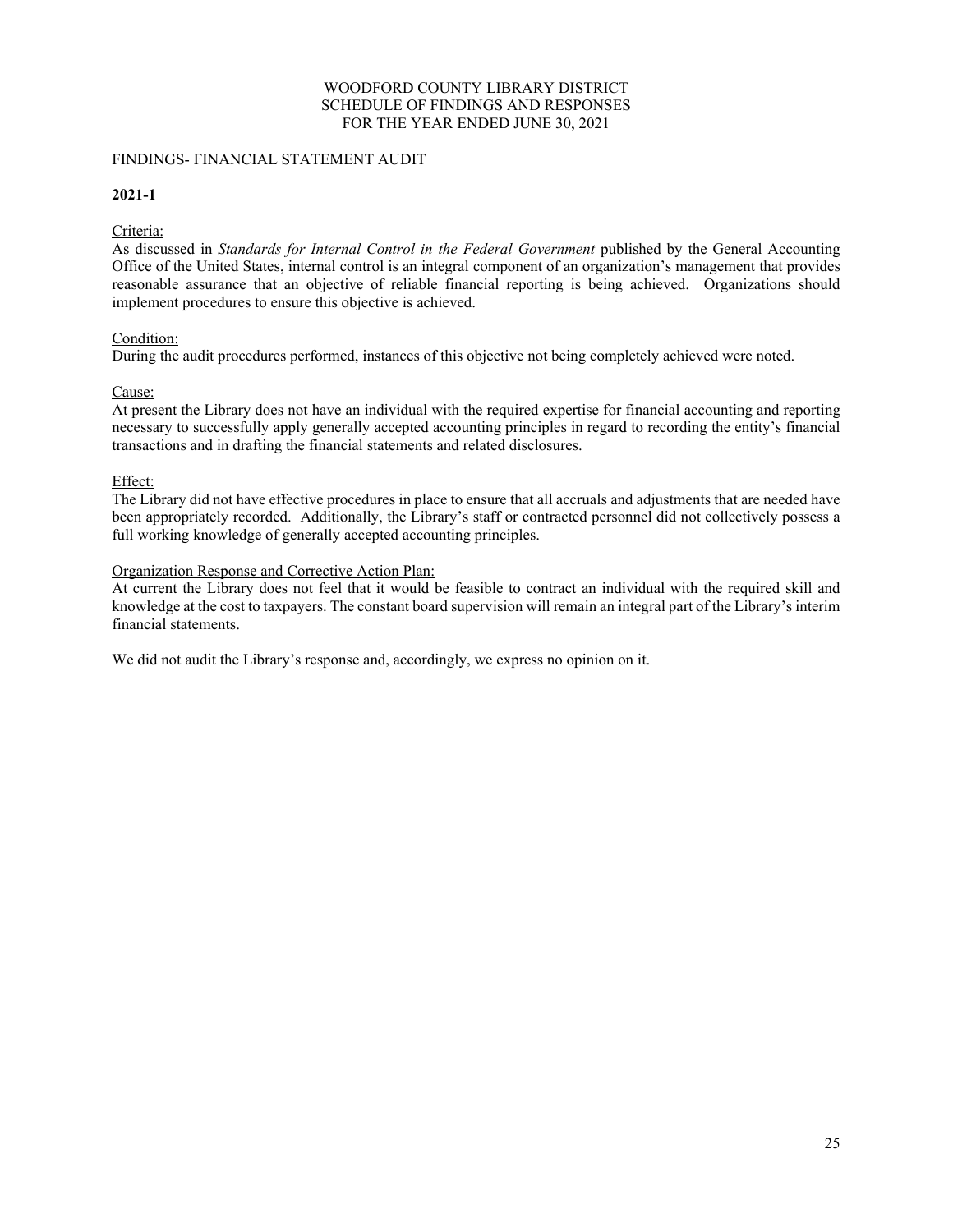## Woodford County Library District Statement of Revenues, Expenditures and Changes in Fund Balance Budget and Actual For The Year Ended June 30, 2021

|                                     | Original        | Final           |                 | Favorable<br>(Unfavorable)<br>Variance |  |  |
|-------------------------------------|-----------------|-----------------|-----------------|----------------------------------------|--|--|
| Revenues                            | <b>Budget</b>   | Budget          | Actual          |                                        |  |  |
| Taxing district revenues            | \$<br>1,747,374 | 1,747,374<br>\$ | \$<br>1,786,162 | \$<br>38,788                           |  |  |
| Grant revenues                      |                 |                 | 3,000           | 3,000                                  |  |  |
| Investment income                   | 10,000          | 10,000          | 9,370           | (630)                                  |  |  |
| Public support                      | 5,000           | 5,000           | 10,115          | 5,115                                  |  |  |
| Other revenues                      | 11,500          | 11,500          | 12,162          | 662                                    |  |  |
| <b>Total Revenues</b>               | 1,773,874       | 1,773,874       | 1,820,809       | 46,935                                 |  |  |
| Expenditures                        |                 |                 |                 |                                        |  |  |
| Current                             |                 |                 |                 |                                        |  |  |
| Personnel expenses                  | 1,068,866       | 1,068,866       | 824,249         | 244,617                                |  |  |
| Library materials                   | 182,000         | 182,000         | 164,013         | 17,987                                 |  |  |
| General maintenance                 | 40,000          | 40,000          | 42,653          | (2,653)                                |  |  |
| Telecommunication                   | 17,000          | 17,000          | 24,816          | (7, 816)                               |  |  |
| Postage                             | 5,000           | 5,000           | 3,525           | 1,475                                  |  |  |
| Utilities                           | 63,000          | 63,000          | 43,312          | 19,688                                 |  |  |
| Building repair and maintenance     | 50,000          | 50,000          | 26,586          | 23,414                                 |  |  |
| Other operating expenses            | 2,500           | 2,500           | 125             | 2,375                                  |  |  |
| Bookmobile operations               | 6,300           | 6,300           | 3,968           | 2,332                                  |  |  |
| Computer expenses                   | 90,000          | 90,000          | 74,903          | 15,097                                 |  |  |
| Insurance                           | 17,500          | 17,500          | 16,954          | 546                                    |  |  |
| Continuing education                | 4,000           | 4,000           | 747             | 3,253                                  |  |  |
| Public relations, dues              | 34,000          | 34,000          | 25,047          | 8,953                                  |  |  |
| Professional services               | 18,000          | 18,000          | 16,577          | 1,423                                  |  |  |
| Programming                         | 25,000          | 25,000          | 13,782          | 11,218                                 |  |  |
| Building fund                       |                 |                 |                 |                                        |  |  |
| Bond issuance costs                 |                 |                 | 51,660          | (51,660)                               |  |  |
| <b>Total Current Expenditures</b>   | 1,623,166       | 1,623,166       | 1,332,917       | 290,249                                |  |  |
| Operating capital outlays           | 150,708         | 150,708         | 599,377         | (448, 669)                             |  |  |
| <b>Total Expenditures</b>           | 1,773,874       | 1,773,874       | 1,932,294       | (158, 420)                             |  |  |
| Other financing sources             |                 |                 |                 |                                        |  |  |
| Proceeds from Long-Term Debt Issued |                 |                 | 3,060,000       | (3,060,000)                            |  |  |
| Premium on bond issuance            |                 |                 | 86,141          | (86, 141)                              |  |  |
| Net change in fund balance          |                 |                 | 3,034,656       | (111, 485)                             |  |  |
| Fund balance - beginning            | 1,601,643       | 1,601,643       | 1,601,643       |                                        |  |  |
| Fund balance - ending               | 1,601,643<br>\$ | \$1,601,643     | \$<br>4,636,299 |                                        |  |  |
|                                     |                 |                 |                 |                                        |  |  |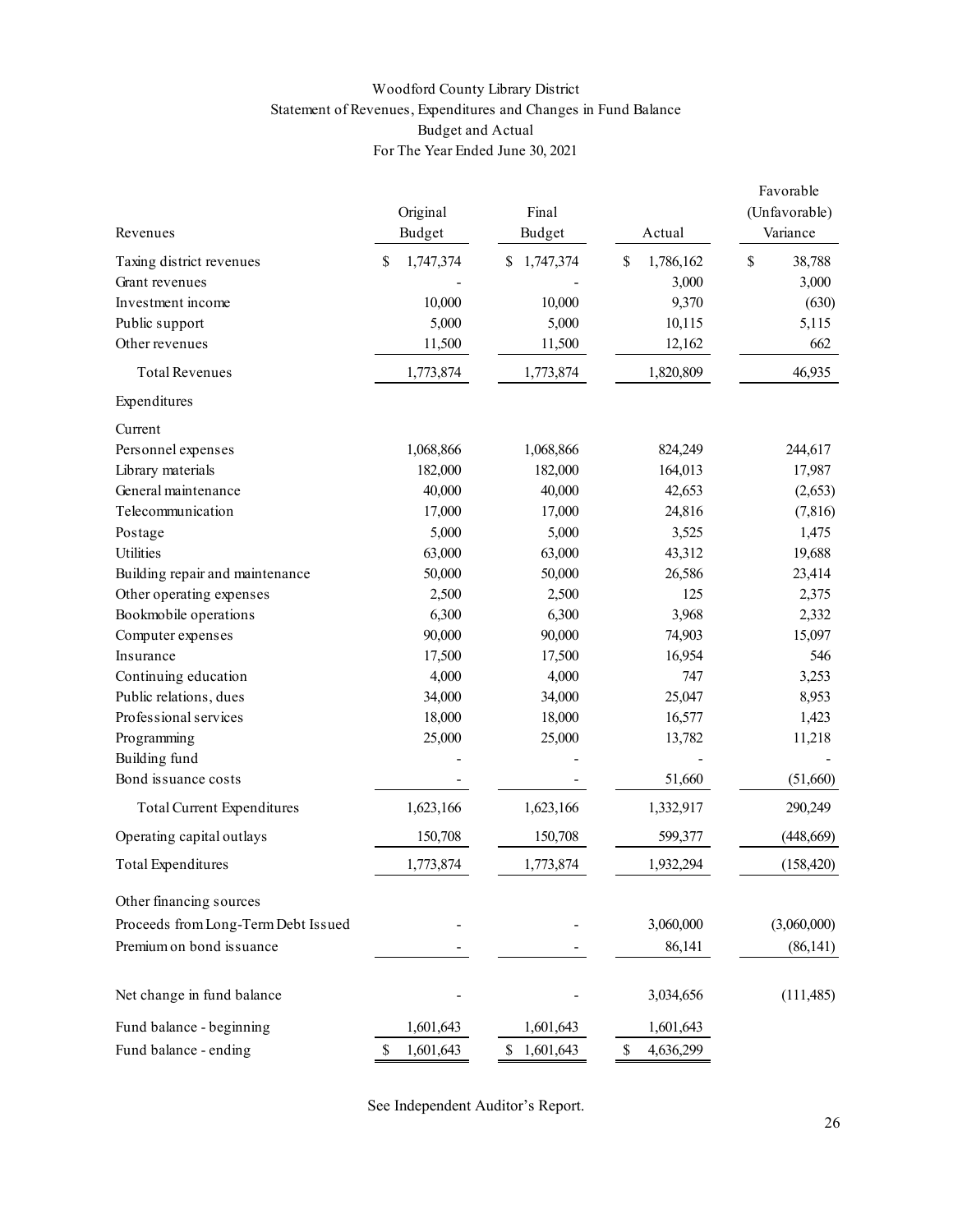## Woodford County Library District Schedule of Proportionate Share of the Net Pension Liability For the Years Ended June 30, 2021, 2020, 2019, 2018, 2017, 2016, 2015 and 2014

|                                                              | 2021           | 2020        | 2019                     | 2018           | 2017      | 2016         | 2015         | 2014       |
|--------------------------------------------------------------|----------------|-------------|--------------------------|----------------|-----------|--------------|--------------|------------|
|                                                              |                |             |                          |                |           |              |              |            |
| Library's proportion of the net pension liability            | 0.020705\%     | 0.020489%   | $0.019600\%$             | $0.020741\%$   | 0.021053% | $0.020510\%$ | $0.019834\%$ | 0.019834%  |
| Library's proportionate share of the net pension liability   | .588,077<br>S. | \$1,441,000 | 1,193,700<br>$S^{\circ}$ | ,214,333<br>S. | 1.035.699 | \$ 881,820   | \$643,505    | \$ 728,140 |
| Library's covered employee payroll                           | 497,017        | 530,366     | 517,798<br>S.            | 501,224        | 509,742   | \$ 501,924   | \$478,520    | \$455,035  |
| Library's share of the net pension liability as a percentage |                |             |                          |                |           |              |              |            |
| of its covered employee payroll                              | 319.52%        | 271.70%     | 230.53%                  | 242.27%        | 203.18%   | 175.69%      | 134.48%      | $160.02\%$ |
| Plan fiduciary net position as a percentage of the total     |                |             |                          |                |           |              |              |            |
| pension liablity                                             | 47.81%         | 50.45%      | 53.54%                   | 53.32%         | 55.50%    | 59.97%       | 66.80%       | 61.22%     |

*Notes: Schedule is intended to show information for the last 10 fiscal years. Additional years will be displayed as they become available.*

*See the following Schedule of Changes in Benefits and Assumptions for any changes during the periods shown above.*

*The amounts presented for each fiscal year were determinted (measured) as of the previous fiscal year.*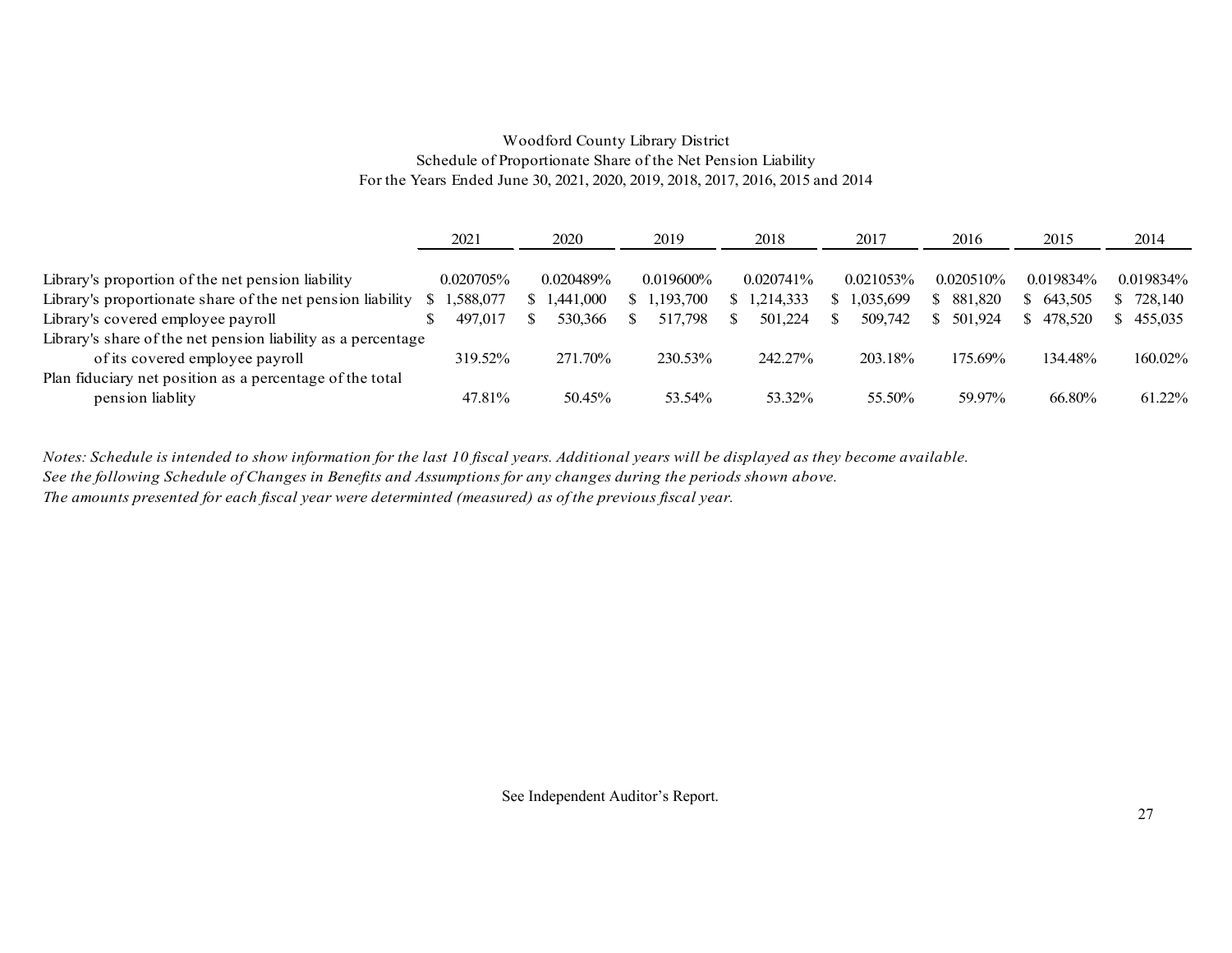## Woodford County Library District Schedule of Pension Contributions For the Years Ended June 30, 2021, 2020, 2019, 2018, 2017, 2016, 2015, 2014 and 2013

|                                                                                                  | 2021      | 2020      | 2019               | 2018                | 2017               | 2016               | 2015                                  | 2014             | 2013      |
|--------------------------------------------------------------------------------------------------|-----------|-----------|--------------------|---------------------|--------------------|--------------------|---------------------------------------|------------------|-----------|
| Contractually required employer contribution<br>Contributions relative to contractually required | \$95.924  | \$102,361 | \$ 83,987          | \$ 72,577           | \$ 71,108          | \$62,339           | \$ 61,012                             | \$62,522         | \$52,693  |
| employer contribution<br>Contribution deficiency (excess)                                        | \$95,924  | \$102,361 | \$83,987<br>$\sim$ | \$ 72,577<br>$\sim$ | \$71,108<br>$\sim$ | \$62,339<br>$\sim$ | \$ 61,012<br>$\overline{\phantom{0}}$ | \$62,522<br>$\,$ | \$52,693  |
| Company's covered employee payroll<br>Employer contributions as a percentage of                  | \$497,017 | \$530,366 | \$517.798          | \$501,224           | \$509,742          | \$501,924          | \$478,520                             | \$455,035        | \$417,531 |
| covered-employee payroll                                                                         | 19.30%    | 19.30%    | $16.22\%$          | 14.48%              | 13.95%             | 12.42%             | 12.75%                                | 13.74%           | 12.62%    |

*Notes: Schedule is intended to show information for the last 10 fiscal years. Additional years will be displayed as they become available.*

*See the following Schedule of Changes in Benefits and Assumptions for any changes during the periods shown above.*

*Contractually required employer contributions exclude the portion of contributions paid to CERS but allocated to the insurance fund of CERS. The above contributions only include those contributions allocated directly to the CERS pension fund.*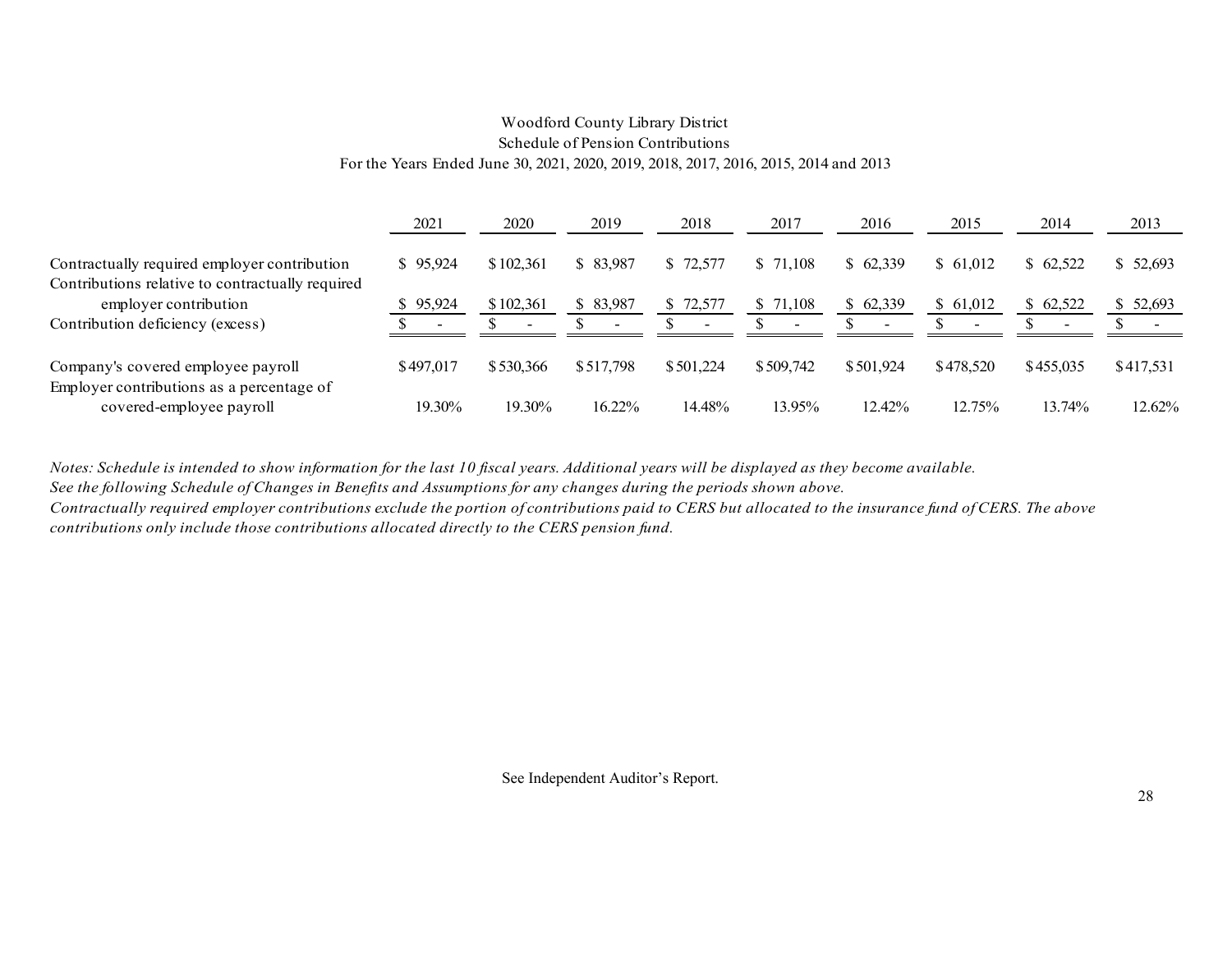## Woodford County Library District Schedule of Changes in Benefits and Assumptions- Pension For the Year Ended June 30, 2021

## **County Employee Retirement System**

*Changes of benefit terms –* The following changes were adopted during the 2018 legislative session.

Benefits paid to the spouses of deceased members have been increased from 25% of the member's final pay rate to 75% of the member's average pay. If the member does not have a surviving spouse, benefits paid to surviving children have been increased from 10% of the member's final pay to 50% of the average pay for one child, 65% of the average pay for two children, or 75% of the average pay for three children.

*Changes in assumptions –* The following changes were adopted by the Board of Trustees and reflected in the valuation performed as of June 30, listed below:

2019

- Updated the mortality tables from RP-2000 to Pub-2010
- The salary increase assumption was increased from an average of 3.05% to 10.30%.

2017

- The assumed investment rate of return was decreased from 7.50% to 6.25%
- The assumed rate of inflation was reduced from 3.25% to 2.30%
- The assumed rate of wage inflation decreased by  $0.95\%$
- The payroll growth assumption was reduced from 4.00% to 2.00%

2015

- The mortality table used for active members is RP-2000 Combined Mortality Table projected with Scale BB to 2013 (multiplied by 50% for males and 30% for females).
- For healthy retired members and beneficiaries, the mortality table used is the RP-2000 Combined Mortality Table projected with Scale BB to 2013 (setback one year for females). For disabled members the RP-2000 Combined Disabled Mortality Table projected with Scale BB to 2013 (setback four year for males) is used for the period after disability retirement. There is some margin in the current mortality tables for possible future improvement in mortality rates and that margin will be reviewed again when the next experience investigation is conducted.
- Assumed rates of retirement, withdrawal, and disability were updated to more accurately reflect experience.

*Method and assumptions used in calculations of actuarially determined contributions – The actuarially determined* contributions rates are determined on an annual basis beginning with the fiscal years ended 2017, determined as of June 30, 2015. The amortization period of the unfunded liability has been reset as of July 1, 2014 to a closed 28-year period. The following actuarial methods and assumptions were used to determine contribution rates reports in that schedule:

| Actuarial cost method         | Entry age normal                                                                                                     |
|-------------------------------|----------------------------------------------------------------------------------------------------------------------|
| Amortization method           | Level of percentage of payroll                                                                                       |
| Remaining amortization period | 25 years                                                                                                             |
| Asset valuation method        | 20% of the difference between the market value of assets and<br>the expected actuarial value of assets is recognized |
| Inflation                     | $2.30\%$                                                                                                             |
| Salary increase               | 3.30%, average, including inflation                                                                                  |
| Investment rate of return     | 6.25%, net of pension plan investment expense, including<br>inflation                                                |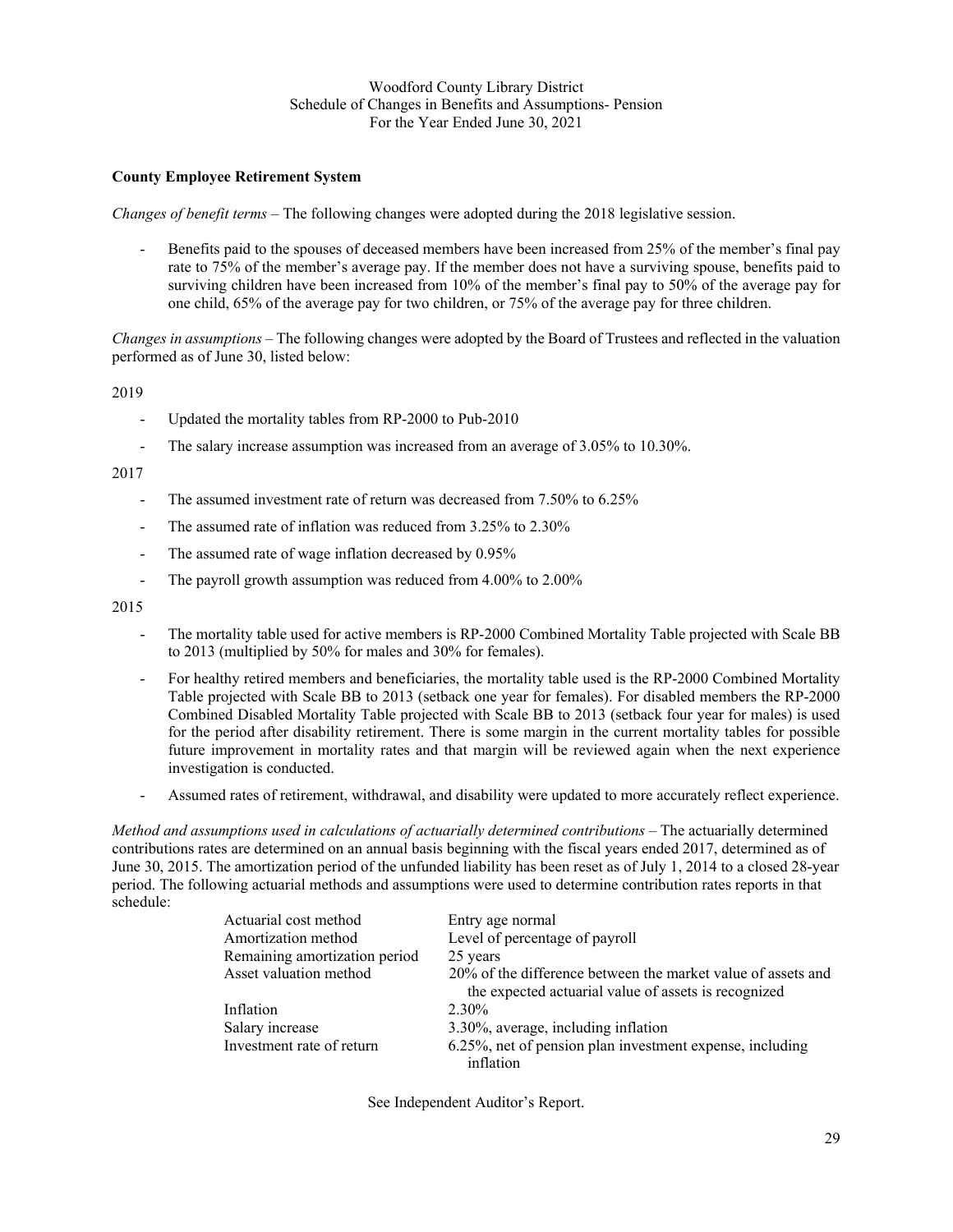## Woodford County Library District Schedule of Proportionate Share of the Net OPEB Liability For the Years Ended June 30, 2021, 2020, 2019, 2018, and 2017

|                                                           | 2021 |              | 2020 |              | 2019 |              | 2018 |              | 2017 |           |
|-----------------------------------------------------------|------|--------------|------|--------------|------|--------------|------|--------------|------|-----------|
| Library's proportion of the net OPEB liability            |      | $0.020705\%$ |      | $0.020489\%$ |      | $0.019600\%$ |      | $0.020741\%$ |      | 0.021053% |
| Library's proportionate share of the net OPEB liability   | ل    | 499,844      | \$   | 344,515      |      | 347,994      | S.   | 416.961      | S    | 327,053   |
| Library's covered employee payroll                        | Φ    | 497,017      | \$   | 530,366      |      | 517,798      | S.   | 501,224      | S    | 509,742   |
| Library's share of the net OPEB liability as a percentage |      |              |      |              |      |              |      |              |      |           |
| of its covered employee payroll                           |      | $100.57\%$   |      | 64.96%       |      | 67.21%       |      | 83.19%       |      | 64.16%    |
| Plan fiduciary net position as a percentage of the total  |      |              |      |              |      |              |      |              |      |           |
| <b>OPEB</b> liability                                     |      | 51.67%       |      | $60.44\%$    |      | 57.62%       |      | 52.39%       |      | 55.24%    |

*Notes: Schedule is intended to show information for the last 10 fiscal years. Additional years will be displayed as they become available. See the following Schedule of Changes in Benefits and Assumptions for any changes during the periods shown above. The amounts presented for each fiscal year were determined (measured) as of the previous fiscal year.*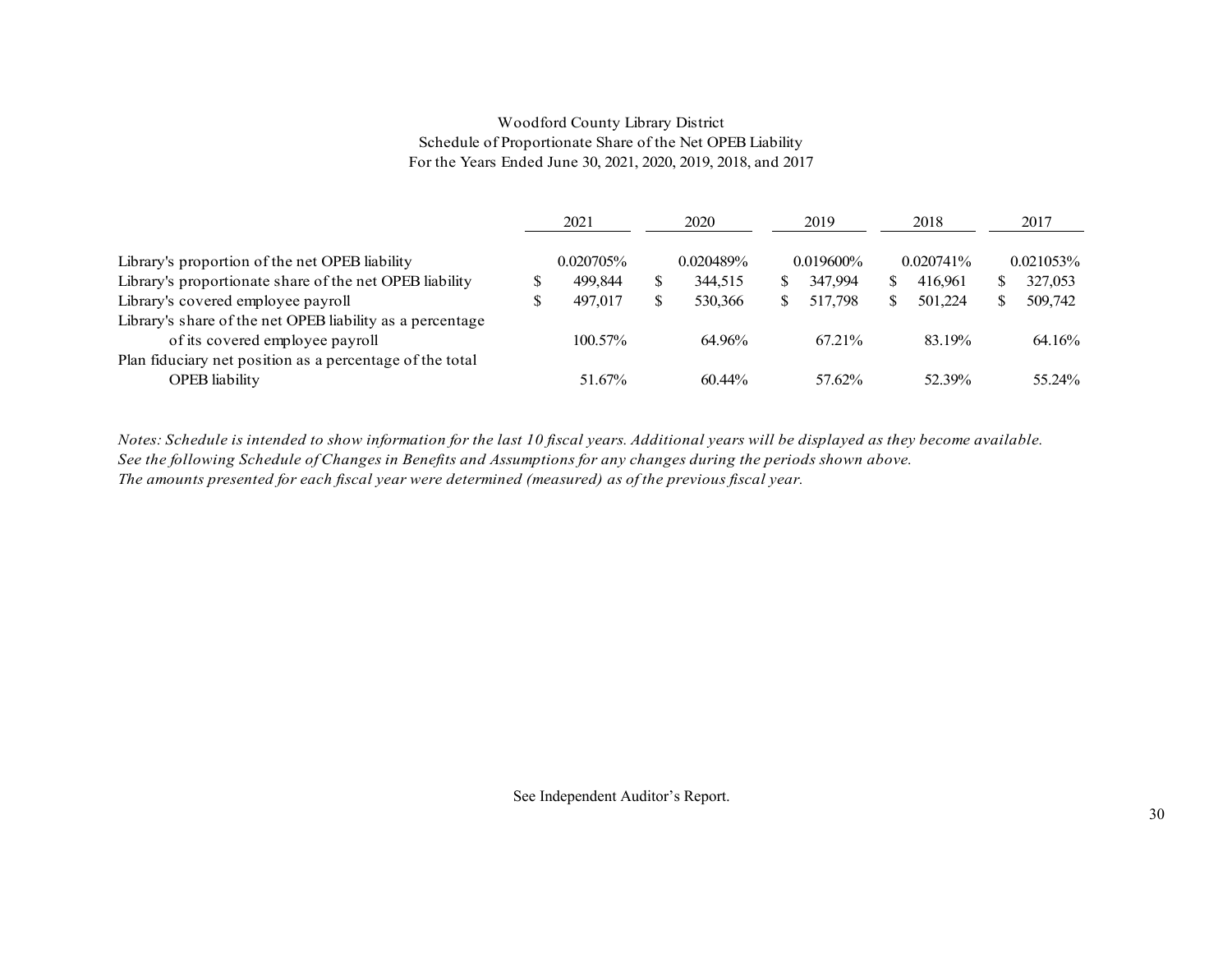## Woodford County Library District Schedule of OPEB Contributions For the Years Ended June 30, 2021, 2020, 2019, 2018, and 2017

|                                                                                                               | 2021                                 |   | 2020                               | 2019                                 | 2018                                     | 2017        |
|---------------------------------------------------------------------------------------------------------------|--------------------------------------|---|------------------------------------|--------------------------------------|------------------------------------------|-------------|
| Contractually required employer contribution                                                                  | \$23,658                             | S | 25,245                             | \$27.236                             | \$23,558                                 | \$24,111    |
| Contributions relative to contractually required<br>employer contribution<br>Contribution deficiency (excess) | \$23,658<br>$\overline{\phantom{0}}$ |   | 25,245<br>$\overline{\phantom{a}}$ | \$27.236<br>$\overline{\phantom{a}}$ | 23,558<br>S.<br>$\overline{\phantom{a}}$ | 24,111<br>S |
|                                                                                                               |                                      |   |                                    |                                      |                                          |             |
| Company's covered employee payroll<br>Employer contributions as a percentage of                               | \$497,017                            |   | 530,366                            | \$517,798                            | \$501,224                                | \$509,742   |
| covered-employee payroll                                                                                      | 4.76%                                |   | 4.76%                              | 5.26%                                | $4.70\%$                                 | 4.73%       |

*Notes: Schedule is intended to show information for the last 10 fiscal years. Additional years will be displayed as they become available. See the following Schedule of Changes in Benefits and Assumptions- OPEB for any changes during the periods shown above. Contractually required employer contributions exclude the portion of contributions paid to CERS but allocated to the pension fund of CERS. The above contributions only include those contributions allocated directly to the CERS*